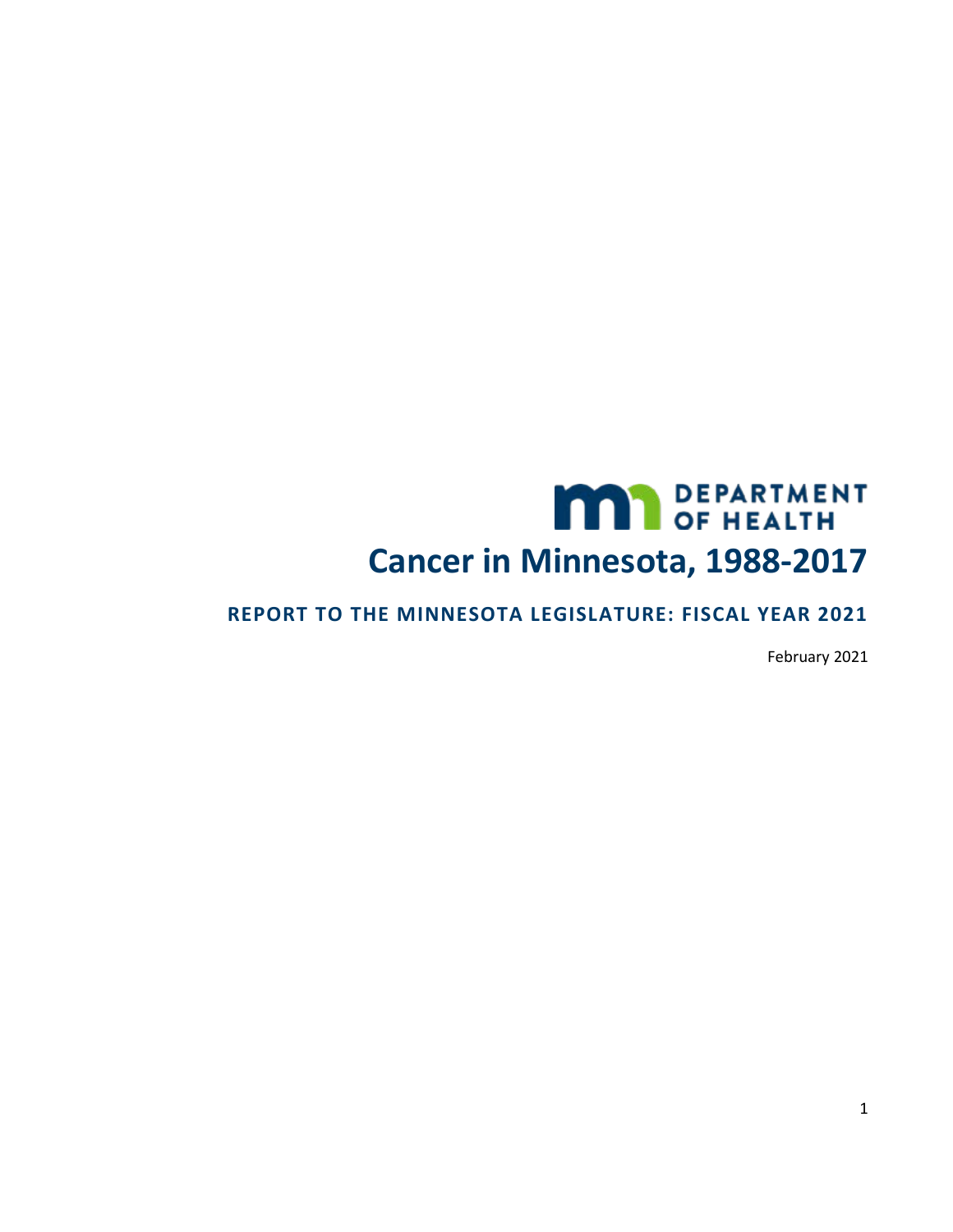#### **Cancer in Minnesota, 1988-2017**

Minnesota Department of Health Minnesota Cancer Reporting System PO Box 64882 St. Paul, MN 55164-0822 651-201-5900 [health.mcrs@state.mn.us](mailto:health.mcrs@state.mn.us) [www.health.state.mn.us](https://www.health.state.mn.us/)

As requested by Minnesota Statute 3.197: This report including two supplements cost approximately \$17,500 to prepare, including staff time, printing and mailing expenses.

*The collection of Minnesota Cancer data was supported by Cooperative Agreement Number, 1NU58DP006337 from the Centers for Disease Control and Prevention (CDC) The contents of this work are solely the responsibility of the authors and do not necessarily represent the official views of the Centers for Disease Control and Prevention or the Department of Health and Human Services.*

SUGGESTED CITATION: Minnesota Cancer Reporting System. Cancer in Minnesota, 1988-2017. St Paul, Minnesota: Minnesota Department of Health, February 2021.

*To obtain this information in a different format, call 651-201-5900. Printed on recycled paper.*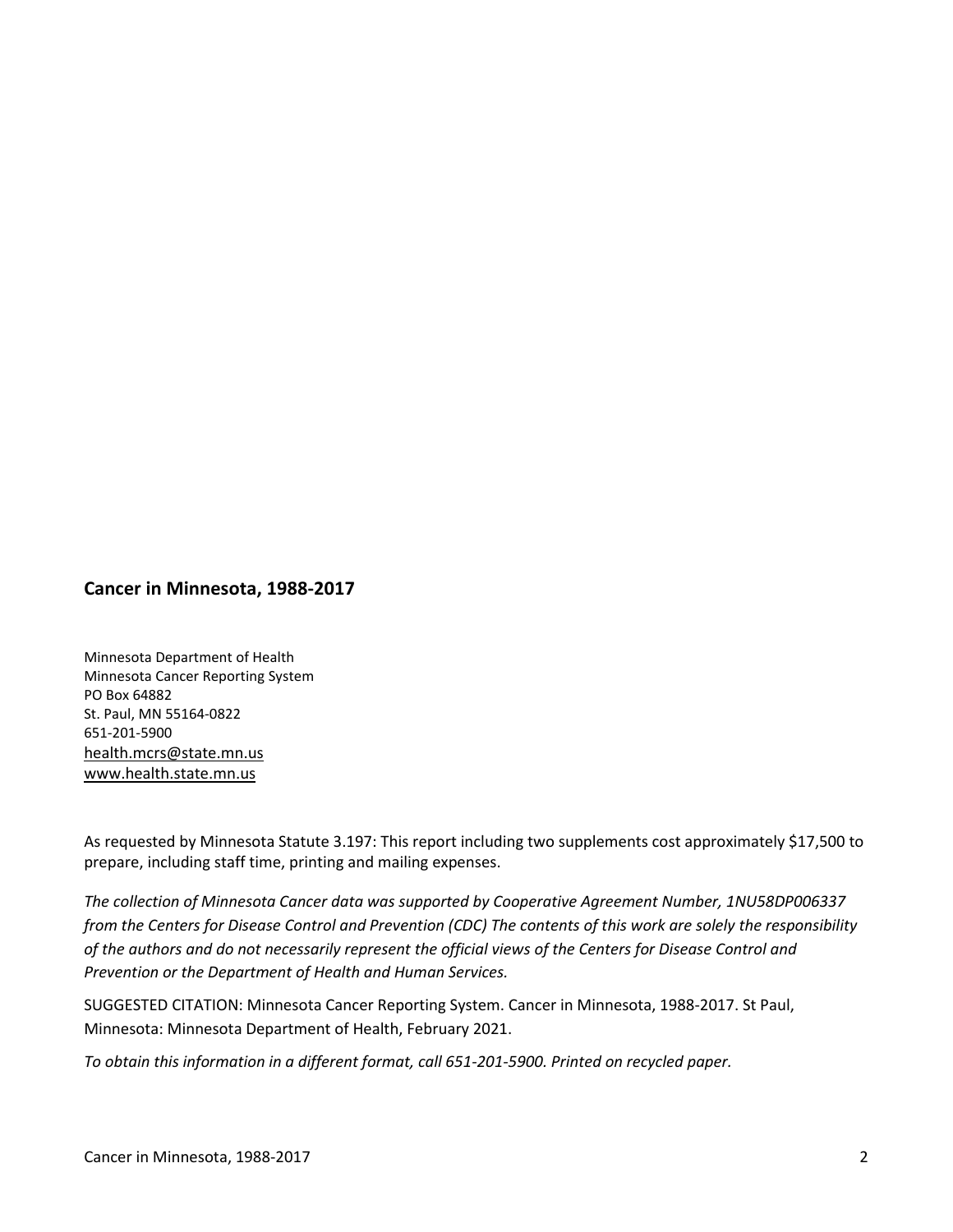# **Contents**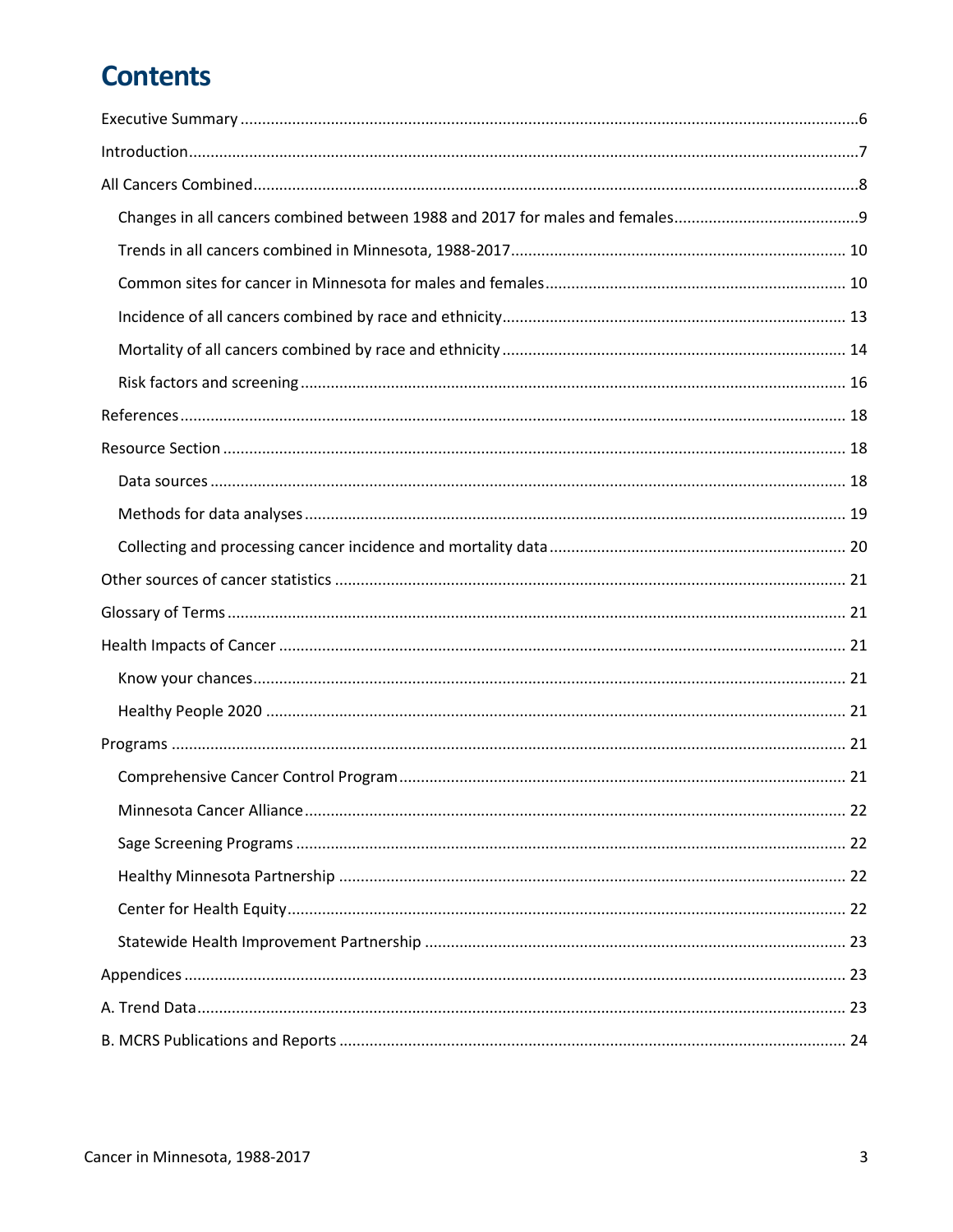

*Protecting, Maintaining and Improving the Health of All Minnesotans* 

February 17, 2021

Senator Michelle Benson, Chair Health and Human Services Finance and Policy Committee 3109 Minnesota Senate Building Saint Paul, MN 55155-1606

Representative Tina Liebling, Chair Health Finance and Policy Committee 477 State Office Building Saint Paul, MN 55155-1606

Representative Jennifer Schultz, Chair Human Services Finance and Policy Committee 575 State Office Building Saint Paul, MN 55155-1606

Representative Mike Freiberg, Chair Preventive Health Policy Division 381 State Office Building Saint Paul, MN 55155-1606

Senator Melissa Wiklund, Ranking Member Health and Human Services Finance and Policy Committee 2227 Minnesota Senate Building Saint Paul, MN 55155-1606

Representative Joe Schomacker, Ranking Member Health Finance and Policy Committee 209 State Office Building Saint Paul, MN 55155-1606

Representative Tony Albright, Ranking Member Human Services Finance and Policy Committee 259 State Office Building Saint Paul, MN 55155-1606

Representative Glenn Gruenhagen, Ranking Member Preventive Health Policy Division 287 State Office Building Saint Paul, MN 55155-1606

To the Honorable Chairs:

The Minnesota Department of Health (MDH) is pleased to release the sixteenth biennial report of the Minnesota Cancer Reporting System (MCRS) on the occurrence of cancer in Minnesota in accordance with Minnesota Statute 144.672, Subdivision 2.

This biennial report focuses on the patterns and trends of new cancer diagnoses (incidence) and cancer deaths (mortality) for all cancer sites combined in Minnesota from 1988 to 2017. The report shows that, on average, every day in 2017 approximately 84 Minnesotans were diagnosed with a new cancer and 28 died from their cancer. Since 1988, overall cancer incidence rates for Minnesota have generally decreased for males but have gradually increased for females. We see similar trends nationally. Decreasing rates of common cancers for males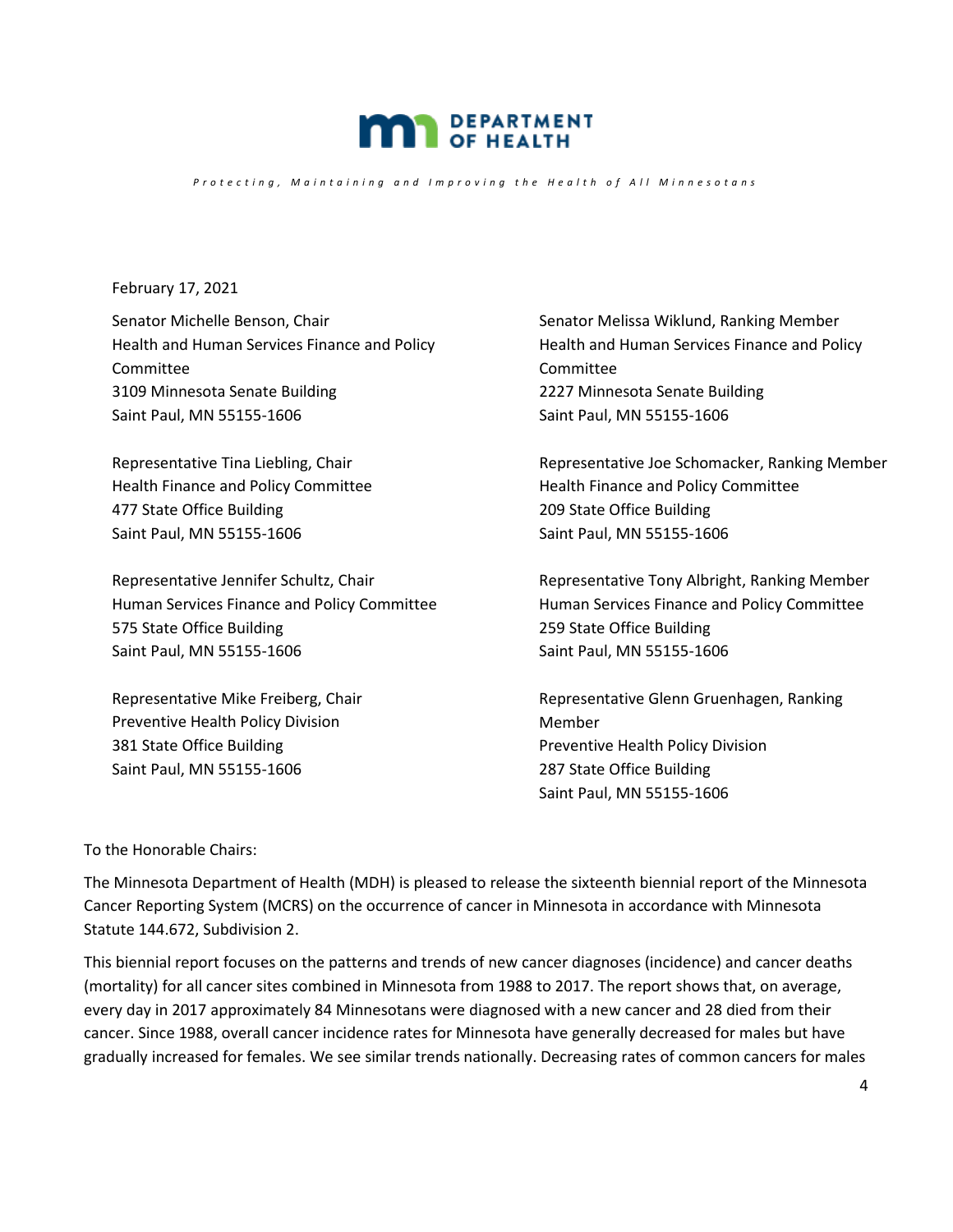(lung, prostate, and colorectal cancers) and increasing rates of lung cancer among females are thought to account for a portion of these trends. Trends in cancer mortality in Minnesota also parallel national trends, with overall cancer mortality rates decreasing for both males and females. Despite these declines, cancer remains a leading cause of death in Minnesota.

Our report identifies opportunities for cancer prevention and control. In particular, Minnesota's Black and American Indian populations continue to have the highest rates of both new cancers diagnosed and cancer deaths in the state. The Sage Screening Program and the Eliminating Health Disparities Initiative at MDH are dedicated to reducing the burden of cancer in populations that have experienced long-standing racism, inequities, and trauma. During the COVID-19 pandemic, these root causes of health disparities have also led to disproportionately high COVID-19 morbidity and mortality rates among communities of color in Minnesota and underscore the importance of addressing social determinants to ensure that all communities can thrive.

We are concerned about potential indirect effects of the COVID-19 pandemic on Minnesotans with cancer. Between March and June 2020, there was a precipitous drop in the rates of cancer screening, diagnosis, and treatment early in the pandemic. The delayed detection and treatment of cancer could increase the number of individuals diagnosed with cancer at a later stage and lead to an increase in cancer-related morbidity and mortality. It will be some time before we are able to assess whether the rates for cancer screening, diagnosis and treatment have rebounded to pre-pandemic levels, and quantify size and scope of these secondary impacts of the pandemic on Minnesota's cancer burden.

Our work to control cancer and reduce its impact in Minnesota requires the engagement and collaboration of communities, health systems, public health, nonprofit corporations like the American Cancer Society, as well as government. MCRS will be a critical resource in efforts to monitor changes in baseline cancer rates in Minnesota, identify disparities in the burden of cancer, accurately target resources, educate citizens and professionals about cancer, and support research into the causes and prevention of cancer. We encourage all organizations and individuals to join with us to reduce the cancer burden for all Minnesotans.

Sincerely,

gel thelede

Jan K. Malcolm Commissioner P.O. Box 64975 St. Paul, MN 55164-097

*An equal opportunity employer.*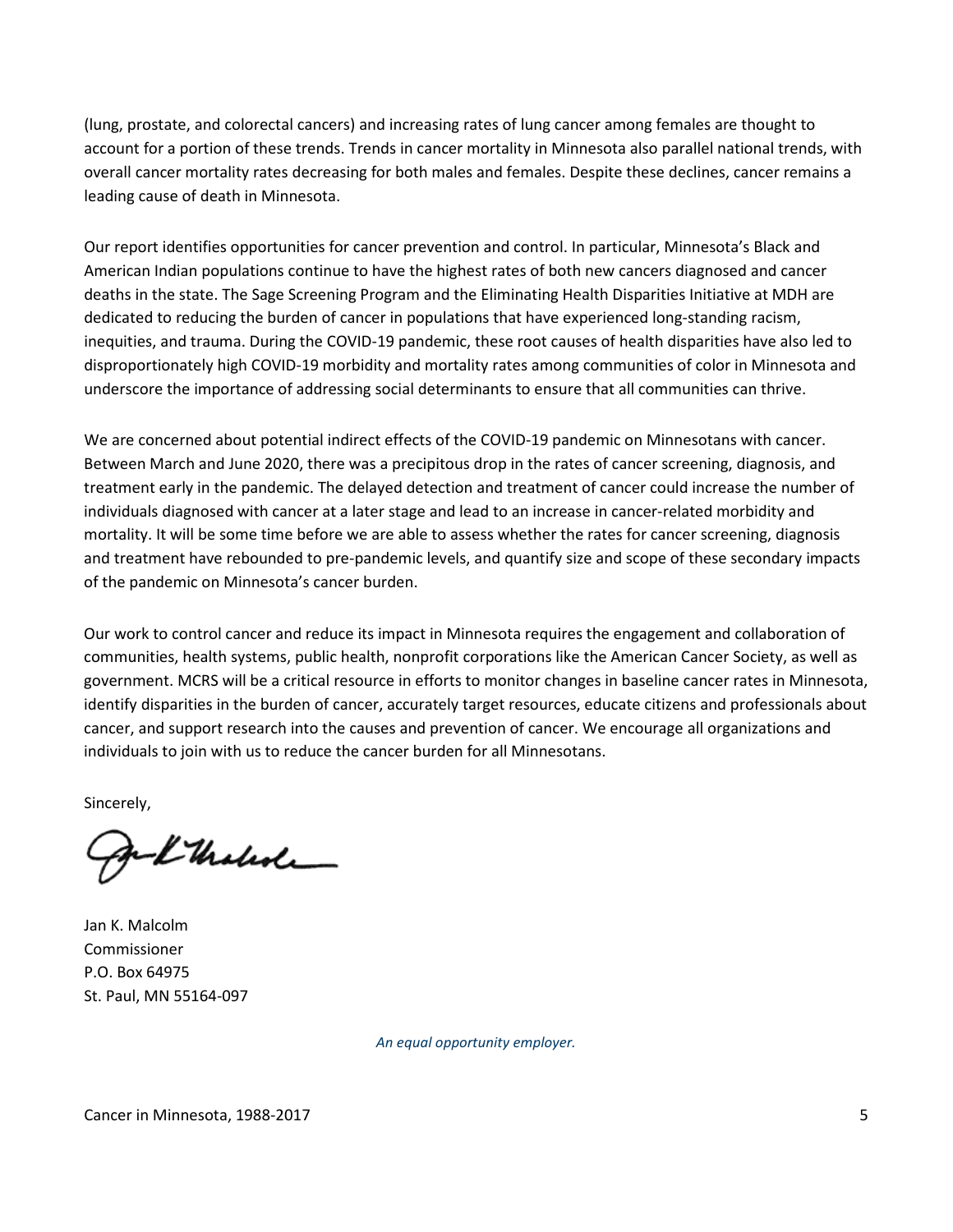# <span id="page-5-0"></span>**Executive Summary**

Minnesota Cancer Reporting System staff developed this report to describe the occurrence of cancer in Minnesota from 1988 through 2017, in accordance with Minnesota Statute 144.672 Subdivision 2. The report describes the cancer burden in Minnesota for all cancer sites combined. We include cancer incidence and mortality rates overall and by sex, and race and ethnicity. Below is a summary of key findings:

In 2017, 30,668 Minnesotans were diagnosed with a new cancer and 10,000 Minnesotans died with cancer as the underlying cause of death. This means that, on average, about 84 Minnesota residents were diagnosed with a new cancer and 28 died from cancer every day in 2017.

Over the past 30 years, the total number of newly diagnosed cancers and cancer deaths have generally increased even as cancer incidence and mortality rates for all cancers have decreased. The state's changing demographics in population growth and population aging explain much of this pattern.

Cancer incidence and mortality for all sites combined have been consistently greater among males than females, but trends in cancer rates over the 30-year period differ between the two groups.

- Between 2007 and 2013, age-adjusted incidence rates for males decreased 2.6 percent per year. Between 2013 and 2017, the rates show a non-significant increase of 0.6 percent per year. Age-adjusted incidence rates for females, by contrast, have gradually increased 0.5 percent per year since 1988.
- Age-adjusted mortality rates for males and females have decreased over the past 30 years, but more recent average declines have been greater for males than females. Since 1997, mortality rates for males decreased 1.6 percent per year, while mortality rates for females were stable from 1988 to 2000 and deceased 1.2 percent per year thereafter.

Four major cancer sites were among the most common new cancers diagnosed and causes of cancer deaths overall: prostate (males), breast (females), lung and bronchus, and colorectal. Each of these cancers is strongly linked to modifiable lifestyle risk factors (e.g., smoking, diet, physical activity).

- Among males, cancers of the prostate, lung and bronchus, and colon and rectum represented nearly 46 percent of all cancers diagnosed in males and 41 percent of all cancer deaths in 2017.
- Among females, cancers of the breast, lung, and colon and rectum represented 51 percent of all cancers diagnosed, and 45 percent of all cancer causes of death in 2017.

Between 2013 and 2017, American Indian males and females had both the highest incidence and mortality rates for all cancers combined in the state. These results suggest the need for continued targeted, appropriate cancer prevention and control efforts.

The Healthy People (HP) 2020 cancer mortality goals of 161.4 deaths per 100,000 have not been met for:

- American Indian males (305.1 deaths/100,000) and females (244.4 deaths/100,000)
- Black males (219.7 deaths/100,000)
- White non-Hispanic males (181.9 deaths/100,000)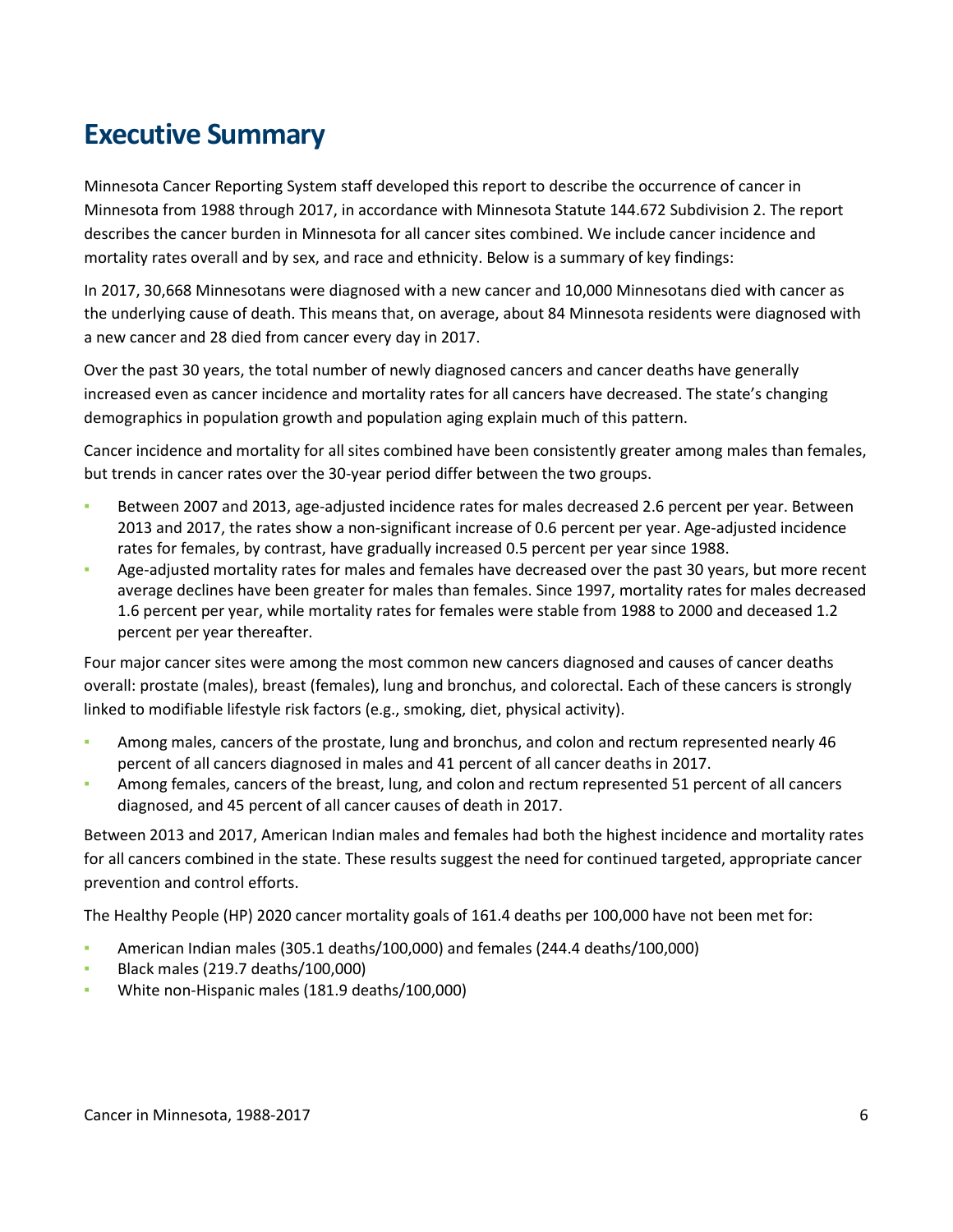# <span id="page-6-0"></span>**Introduction**

Cancer is an umbrella term for more than 100 different diseases, each with different causes, treatments, and short- and long-term outcomes. Nevertheless, a hallmark of any cancer is uncontrolled cell growth and spread to distant sites in the body. A diagnosis of cancer can have serious, life-changing repercussions for cancer patients and their families. Fortunately, our understanding of cancer has improved over the past 100 years because of scientific advances in biology, genetics, medicine, public health, statistics, and related disciplines. From this research, cancer treatment and survival has improved. We are also better able to document and quantify the substantial health impacts of cancer in our state, communities, and families. Importantly, Minnesota public health professionals, clinicians, legislators, and associations like the Minnesota Cancer Alliance and the American Cancer Society (ACS) use scientific results and descriptive data on cancer occurrence to prioritize, plan, and fund cancer prevention and control activities in our state.

One indispensable source of data on cancer is the Minnesota Department of Health's Minnesota Cancer Reporting System (MCRS), formerly called the Minnesota Cancer Surveillance System. The 1987 Minnesota Legislature established this statewide cancer registry program to assure that accurate, complete, and timely data on cancer would be available to inform planning and decision-making at the local, state and national levels, as well as to foster research into the causes of different cancers. Enabling legislation also required a biennial report (Minnesota Statute 144.672, Subdivision 2) to describe cancer incidence and discuss the public health significance of cancer in Minnesota. MCRS collects cancer and demographic data on Minnesotans with incident cancers from hospitals, clinics, and pathology laboratories in accordance with Minnesota statutes and rules including those for data protection and privacy. The registry program has been in operation since 1988 and has been a member of the CDC's National Program of Central Cancer Registries since 1995.

The need for data-informed programs and policy takes on added importance as the number of cancer diagnoses continues to increase over time because of population growth and the aging of the baby boom generation. Cancer prevention, intervention, and control programs carried out now promise to reduce the anticipated increase of cancer incidence in the years to come. MCRS data is critically important to help guide planning and resource allocation in response to the current and future cancer burden, as well as to reduce the persistent health disparities in Minnesota.

This report describes the total cancer burden from all cancers combined in Minnesota. It fulfills requirements for a biennial report as mentioned above, and MCRS objectives for CDC-RFA-DP17-1701 funding of the National Program of Cancer Registries (NPCR). In the report, we present descriptive statistics by sex, race and ethnicity, and describe trends in the cancer incidence and mortality rates over time. In the body of the report, we embedded numerous links to detailed technical information located primarily, but not exclusively in the [Resource Section.](#page-17-1) This section contains brief descriptions and links to registry methods, data standards, MCRS legal authority and data privacy, statistical methods, and a glossary of terms used. It also contains other links to MCRS and US cancer statistics. The appendices provide additional information:

- [Appendix A](#page-22-2) shows incidence and mortality trend data for the 30-year period.
- [Appendix B](#page-23-0) provides an overview of MCRS data use in research and public health practice.
- [Supplement 1 Maps and Data \(PDF\) \(https://www.health.state.mn.us/data/mcrs/docs/2021biensup1.pdf\)](https://www.health.state.mn.us/data/mcrs/docs/2021biensup1.pdf) provides maps showing cancer incidence and mortality statistics for Minnesota counties and for State

Cancer in Minnesota, 1988-2017 **7** and the set of the set of the set of the set of the set of the set of the set of the set of the set of the set of the set of the set of the set of the set of the set of the set of the set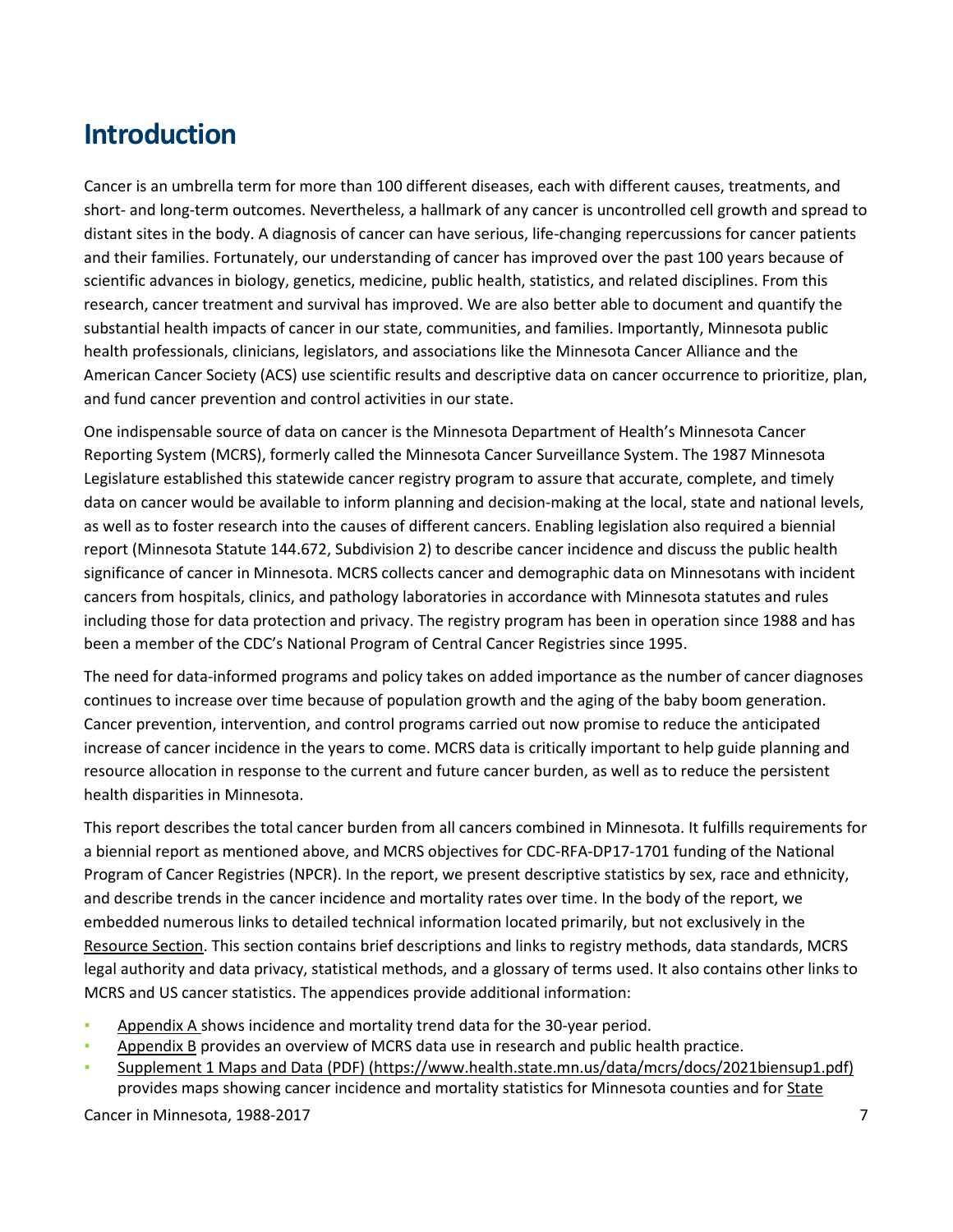[Community Health Services Advisory Committee \(SCHSAC\)](https://www.health.state.mn.us/communities/practice/schsac/index.html) 

[\(https://www.health.state.mn.us/communities/practice/schsac/index.html\)](https://www.health.state.mn.us/communities/practice/schsac/index.html) geographic regions.

Supplement 2 Publications and Data Use (PDF) [\(https://www.health.state.mn.us/data/mcrs/docs/2021biensup2.pdf\)](https://www.health.state.mn.us/data/mcrs/docs/2021biensup2.pdf) provides a list of selected reports and publications that used MCRS data in public health practice and research. Both supplements are available online.

# <span id="page-7-0"></span>**All Cancers Combined**

Different cancers have different causes, treatments, and long- and short-term outcomes, but all cancers start with the uncontrolled growth of cells at a specific location or site within the body. The site where the cancer first started usually identifies the cancer type. For example, abnormal cells that started growing in the breast are called breast cancers. Unfortunately, cancer cells are able to spread to distant sites, away from where the cancer first started and this can have serious impacts on a person's health, and their family and community.

### Cancer is common

Cancers are much more common than most people realize, especially when considered in terms of lifetimes rather than as a yearly rate. Using current Minnesota cancer rates and average life expectancies, we estimate that about four or five people out of ten will be diagnosed with some type of cancer at some point in their lifetimes. Most of this "lifetime" risk of cancer occurs as we get older because cancer rates rise sharply with age. As we and our families, friends, and neighbors advance into middle age and beyond, we will begin to witness an increasing number of family members, other relatives, neighbors, and friends develop and, unfortunately, die from some type of cancer.

### Burden of cancer incidence and mortality in Minnesota

Examining the trends in the incidence and mortality of all cancer sites combined is useful in describing the overall cancer burden in a population. This will give us a partial answer to the question, "How large of a public health problem is cancer in Minnesota?" It is important to keep in mind that the overall trend for all cancer sites combined represents the net change in trends for all individual cancer types, some of which are increasing while others are decreasing or remaining stable over the same year or group of years. In addition, because different cancers have different causes, in looking at the trends for cancers combined we will not be able to gain an understanding of the factors that are linked to an increase or decrease in the chance of developing any individual cancer.

Examining the patterns of all cancers by population demographics (for example, age, sex, race and ethnicity) broadens our understanding of cancer as a public health problem. The number and rates of different cancers are different in males and females. Differences in the number of cancers and rates also exist by racial and ethnic groups, as well as by age groups. Understanding these differences can help inform effective and culturally appropriate cancer prevention and control programs. The tables and figures below display the patterns in cancer incidence and mortality for all sites combined overall and by sex, race and ethnicity in Minnesota between 1988 and 2017, unless otherwise noted.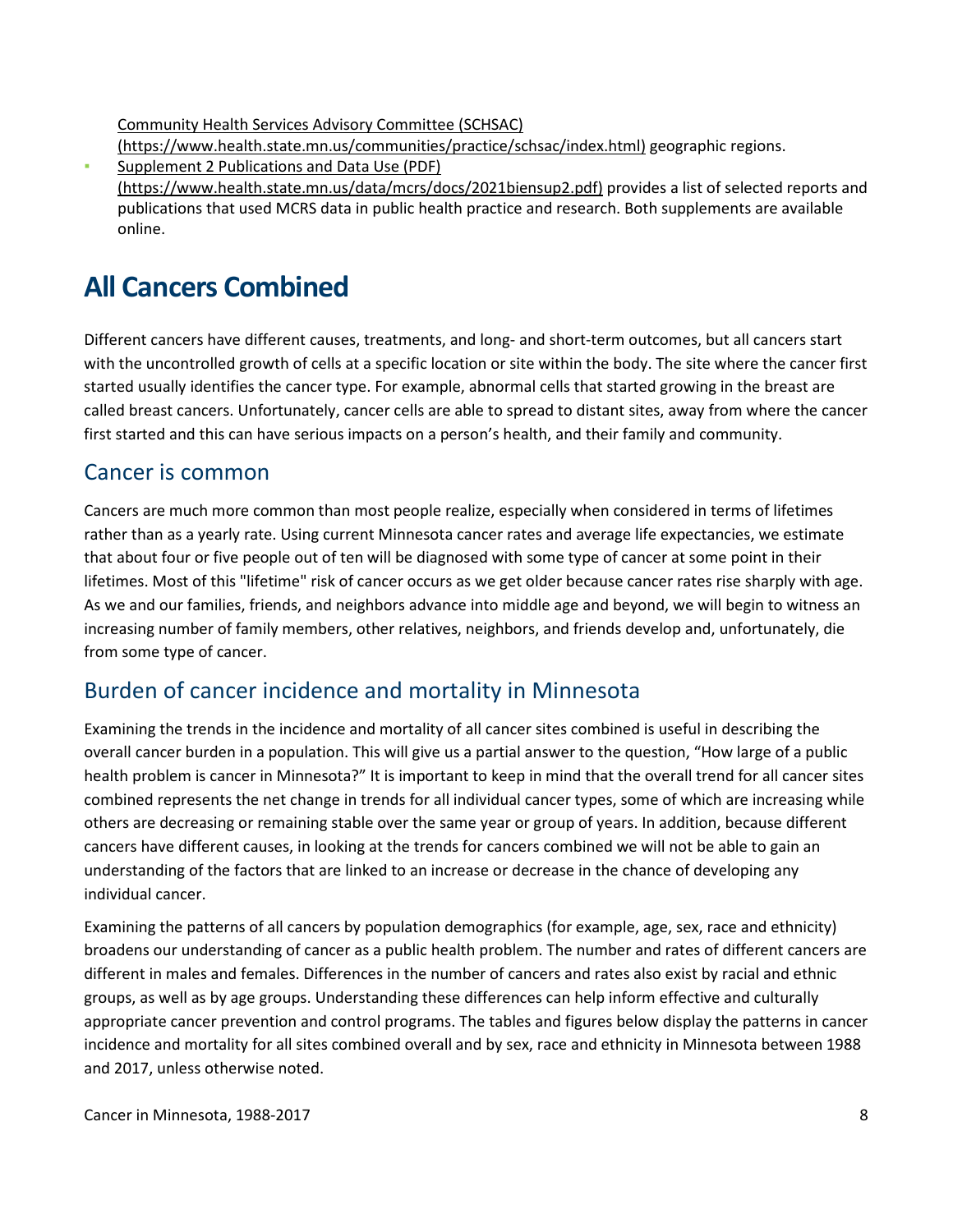# <span id="page-8-0"></span>Changes in all cancers combined between 1988 and 2017 for males and females

The chart below and tables of trend data  $(Appendix A)$  show that while the total number of new cancers and cancer deaths increased in Minnesota, the overall incidence and mortality rates for all cancers combined decreased between 1988 and 2017.

- Between 1988 and 2017, the number of new cancers diagnosed in males increased from 9,147 to 15,751 (72 percent) in males and in females from 8,850 to 14,917 (68 percent). The increase in the number of new cancers diagnosed in males and females during this time reflects both population growth and population aging, as well as the net effect of changes in risk or protective factors that increase or decrease the chance of a new cancer diagnosis.
- Compared with 1988, the age-adjusted incidence rate for all cancer sites decreased nearly 6 percent for males but increased 10 percent for females in 2017. Decreasing rates of the most common cancers in males – lung, prostate and colorectal cancers – have contributed to the decline in the incidence rate for all cancers combined for males. Increases in the rate of lung cancer among females explains, in part, why the rate for all cancers combined has increased for females since 1988.
- Over the 30-year period, the number of deaths from cancer for males increased from 4,205 to 5,263 (25%) percent) and for females from 3,895 to 4,737 (22 percent). Minnesota's changing population demographics largely explain the increased number of cancer deaths among males and females.
- From 1988 to 2017, the mortality rate for all cancers decreased 32 percent for males and 22 percent for females. The decline in cancer mortality over this time reflects the impact of early cancer detection and screening, improvements in cancer therapies and supportive care, and other factors (1).



### **Incidence rates are increasing in females, 1988-2017**

Cancer in Minnesota, 1988-2017 9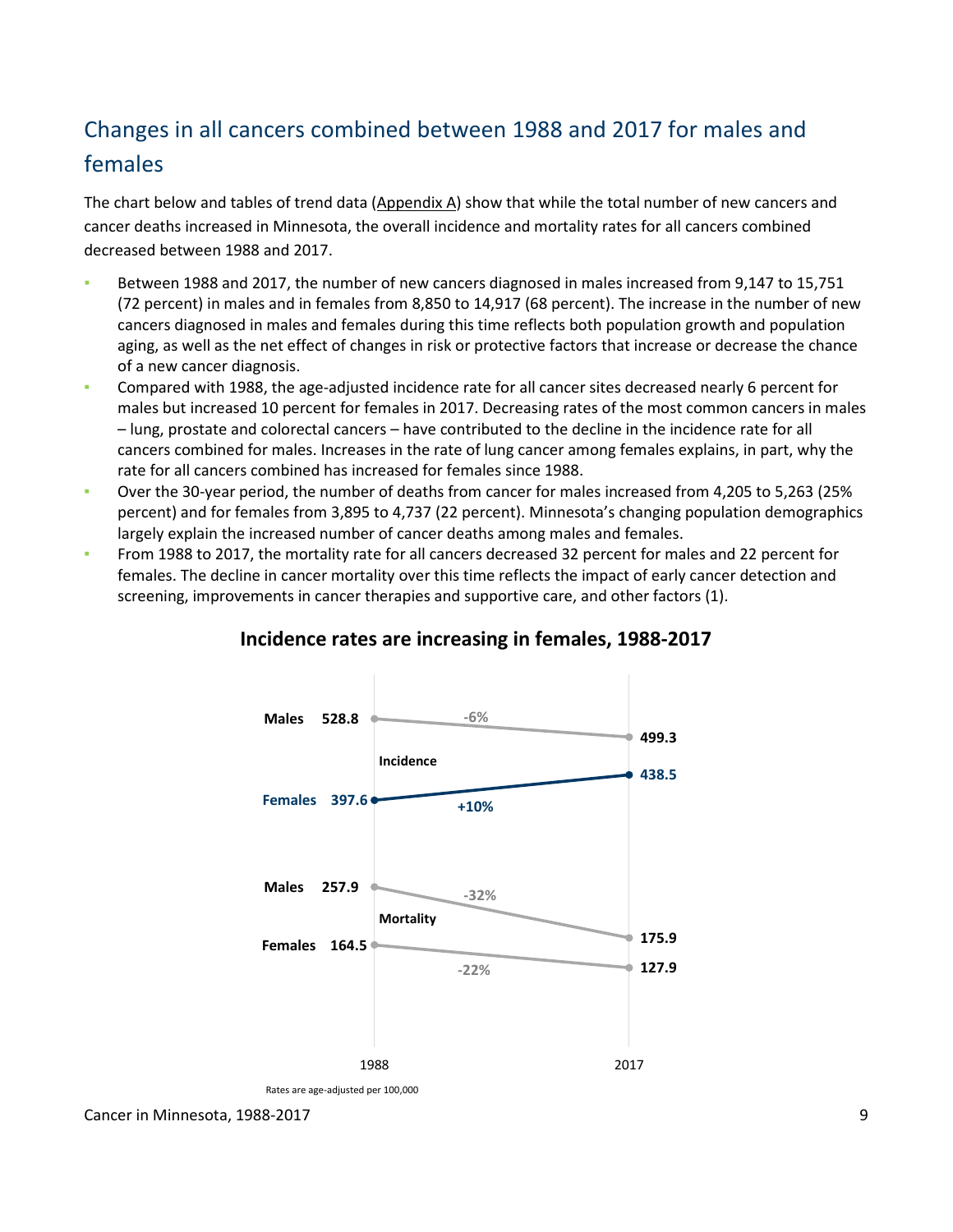### <span id="page-9-0"></span>Trends in all cancers combined in Minnesota, 1988-2017

The graph below displays the trends in age-adjusted cancer incidence and mortality for Minnesota males and females between 1988 and 2017 [\(Appendix A\)](#page-22-2).

- Since 1988, cancer incidence rates for Minnesota males fluctuated up and down. Between 2007 and 2013, rates for males decreased 2.6 percent per year and from 2013 to 2017 show a non-significant increase of 0.6 percent per year. The age-adjusted incidence rates for females gradually increased at a rate of 0.5 percent per year during this time.
- Over the 30-year period, cancer mortality rates for males and females have decreased. For males, rates decreased 0.7 percent per year between 1988 and 1997. Since 1997, mortality rates for males decreased 1.6 percent per year. Mortality rate for females remained stable between 1988 and 2000 and then decreased 1.2 percent per year thereafter.



#### **Incidence and mortality rates for all cancers combined, 1988-2017**

<span id="page-9-1"></span>Common sites for cancer in Minnesota for males and females

The tables below show the 10 most common sites for new cancers and cancer causes of death in Minnesota males and females.

Among males, cancers of the prostate, lung and bronchus, and colon and rectum represented 46 percent all newly diagnosed cancers in males and 42 percent of all cancer deaths in 2017. Cancer of the prostate was the most common cancer diagnosed in Minnesota males and the second leading cause of cancer death. Lung cancer was the second most common cancer diagnosed and was the leading cause of cancer death

Cancer in Minnesota, 1988-2017 10 and the state of the state of the state of the state of the state of the state of the state of the state of the state of the state of the state of the state of the state of the state of th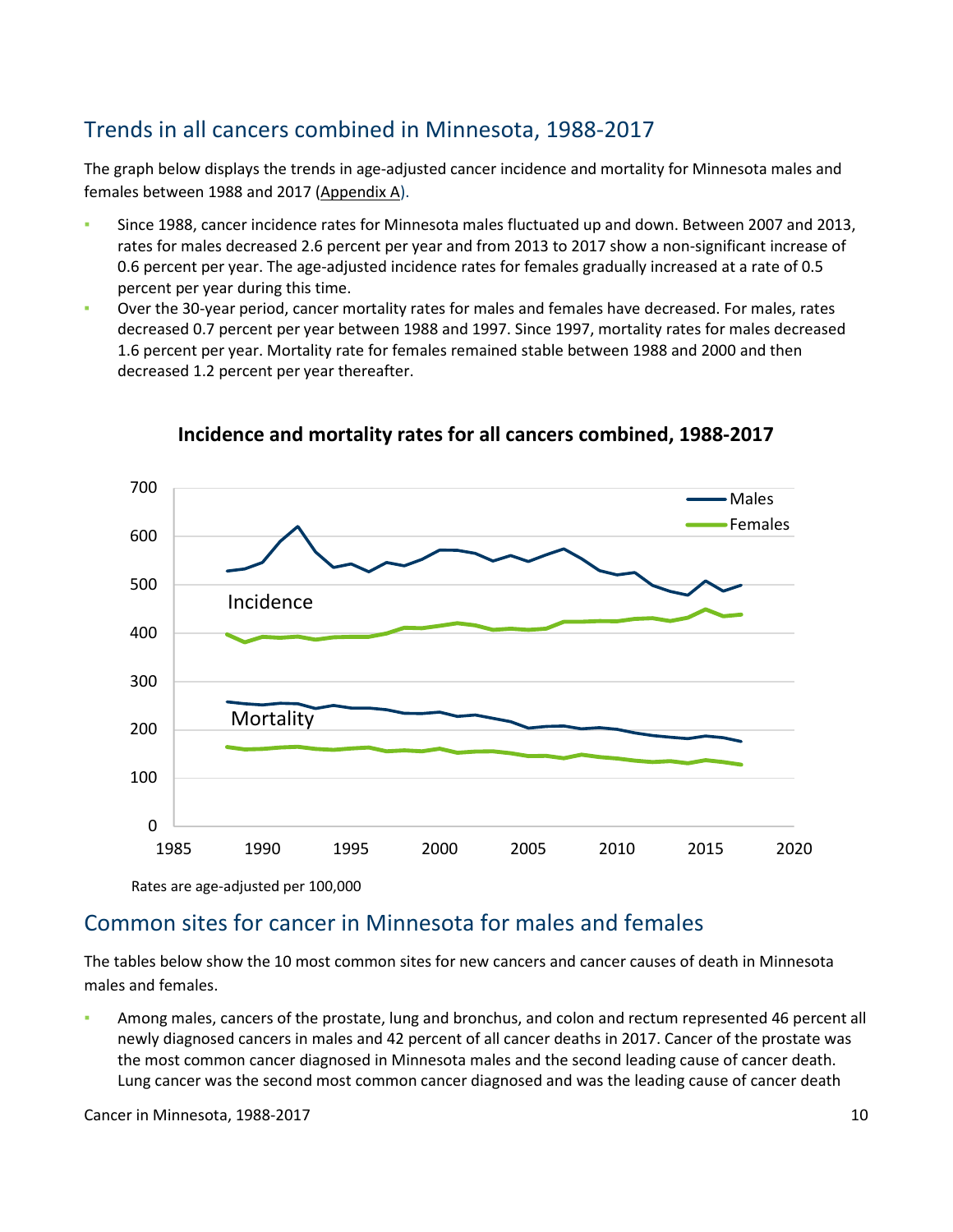among males. Colorectal cancers were both the third most common cancer diagnosed and the third leading cause of cancer deaths among Minnesota males in 2017.

- Among females, cancers of the breast, lung, and colon and rectum represented 51 percent of all newly diagnosed cancers and 45 percent of all cancer causes of death in 2017. Breast cancer was the most common cancer diagnosed and the second most common cancer cause of death among females overall. Lung cancer was the second most common cancer and the top cancer cause of death among females. Finally, colorectal cancers were the third most common cancer diagnosed and the fourth most common cancer cause of death. Pancreatic cancers were the third leading cancer cause of death among Minnesota women in 2017.
- The incidence of some cancer sites was low but the mortality rate was high, testifying to poor survival from these cancers. Examples include brain and other nervous system cancers, and liver and intrahepatic bile duct cancers in both males and females. These cancers did not rank among the 10 most common incident cancers but they were one of the 10 most common cancer causes of deaths.
- Finally, other cancer sites are among the 10 most common cancers diagnosed in Minnesota, but they were not among the 10 most common cancer causes of death. Examples include thyroid cancer in women, and cancers of the oral cavity and pharynx in men.

| Cancer                  | Rate/100,000 | Number of<br>cases | Percent of<br>total |
|-------------------------|--------------|--------------------|---------------------|
| Prostate                | 119.4        | 4,093              | 26.0%               |
| Lung and Bronchus       | 58.0         | 1,822              | 11.6%               |
| <b>Colon and Rectum</b> | 42.5         | 1,287              | 8.2%                |
| Melanoma of the Skin    | 40.6         | 1,243              | 7.9%                |
| <b>Urinary Bladder</b>  | 37.4         | 1,130              | 7.2%                |
| Non-Hodgkin Lymphoma    | 25.5         | 777                | 4.9%                |
| Kidney and Renal Pelvis | 23.3         | 733                | 4.7%                |
| Leukemia                | 20.9         | 627                | 4.0%                |
| Oral Cavity and Pharynx | 17.9         | 586                | 3.7%                |
| Pancreas                | 14.6         | 448                | 2.8%                |
| All Cancers Combined    |              | 15,751             |                     |

#### **Top 10 Incident cancers in males, 2017**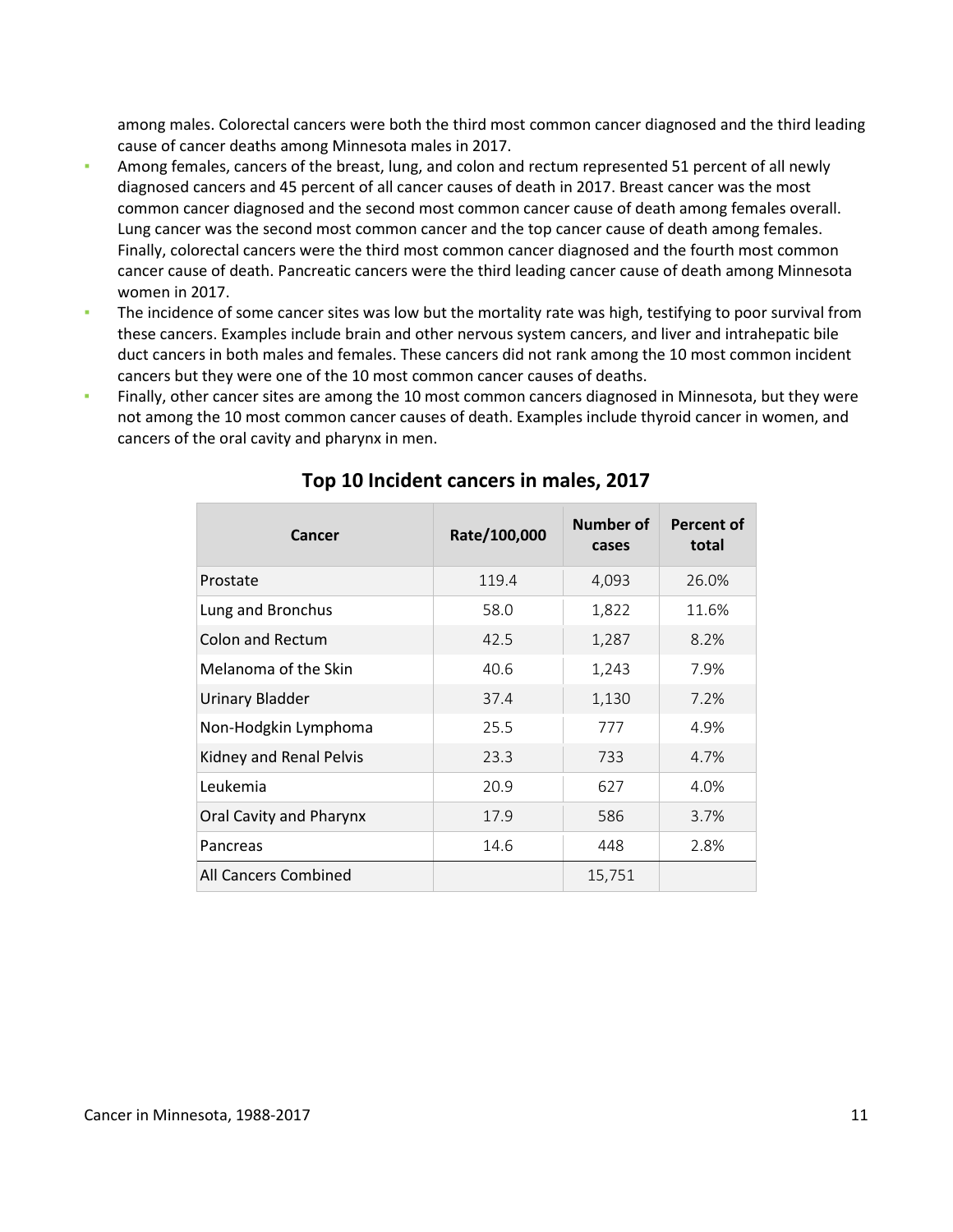| Cancer                  | Rate/100,000 | Number of<br>cases | <b>Percent of</b><br>total |
|-------------------------|--------------|--------------------|----------------------------|
| <b>Breast</b>           | 138.4        | 4,643              | 31.1%                      |
| Lung and Bronchus       | 50.5         | 1,823              | 12.2%                      |
| <b>Colon and Rectum</b> | 32.2         | 1,111              | 7.5%                       |
| Corpus and Uterus, NOS  | 30.4         | 1092               | 7.3%                       |
| Melanoma of Skin        | 31.3         | 971                | 6.5%                       |
| Non-Hodgkin Lymphoma    | 17.3         | 613                | 4.1%                       |
| Thyroid                 | 17.3         | 490                | 3.3%                       |
| Pancreas                | 11.8         | 427                | 2.9%                       |
| Leukemia                | 11.9         | 411                | 2.8%                       |
| Kidney and Renal Pelvis | 10.3         | 356                | 2.4%                       |
| All Cancers Combined    |              | 14,917             |                            |

**Top 10 incident cancers in females, 2017** 

### **Top 10 cancer causes of death in males, 2017**

| Cancer                           | Rate/100,000 | <b>Number of</b><br>deaths | Percent of<br>total |
|----------------------------------|--------------|----------------------------|---------------------|
| Lung and Bronchus                | 38.6         | 1,189                      | 22.6%               |
| Prostate                         | 20.4         | 576                        | 10.9%               |
| <b>Colon and Rectum</b>          | 14.6         | 430                        | 8.2%                |
| Pancreas                         | 13.2         | 406                        | 7.7%                |
| Leukemia                         | 9.3          | 267                        | 5.1%                |
| Liver and Intrahepatic Bile Duct | 8.5          | 264                        | 5.0%                |
| Esophagus                        | 7.7          | 247                        | 4.7%                |
| Non-Hodgkin Lymphoma             | 8.0          | 233                        | 4.4%                |
| <b>Urinary Bladder</b>           | 6.9          | 191                        | 3.6%                |
| Brain and Other Nervous System   | 6.0          | 180                        | 3.4%                |
| All Malignant Cancer Deaths      |              | 5,263                      |                     |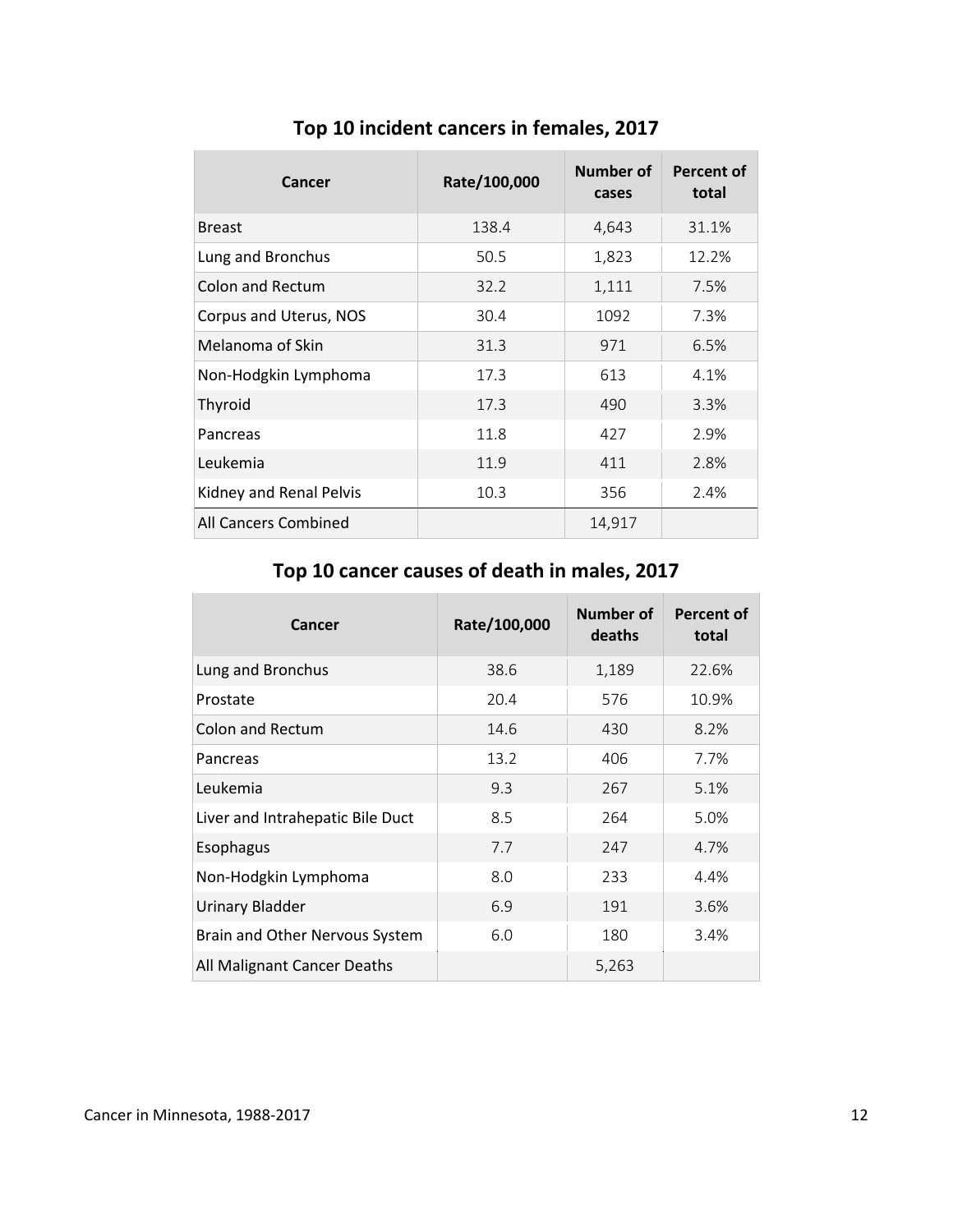| Cancer                           | Rate/100,000 | Number of<br>deaths | <b>Percent of</b><br>total |
|----------------------------------|--------------|---------------------|----------------------------|
| Lung and Bronchus                | 30.5         | 1,124               | 23.7%                      |
| <b>Breast</b>                    | 17.0         | 627                 | 13.2%                      |
| Pancreas                         | 10.3         | 377                 | 8.0%                       |
| <b>Colon and Rectum</b>          | 9.5          | 365                 | 7.7%                       |
| Ovary                            | 5.6          | 210                 | 4.4%                       |
| Leukemia                         | 5.3          | 198                 | 4.2%                       |
| Non-Hodgkin Lymphoma             | 5.1          | 196                 | 4.1%                       |
| <b>Corpus and Uterus</b>         | 5.0          | 184                 | 3.9%                       |
| Liver and Intrahepatic Bile Duct | 3.7          | 134                 | 2.8%                       |
| Brain and Other Nervous System   | 3.5          | 123                 | 2.6%                       |
| All Malignant Cancer Deaths      |              | 4,737               |                            |

### **Top 10 cancer causes of death in females, 2017**

### <span id="page-12-0"></span>Incidence of all cancers combined by race and ethnicity

The chart and table below show the incidence of all cancers combined was highest for American Indians compared with Minnesotans of all other race and ethnicities.

- Overall and by sex, American Indians had the highest rate of new cancers diagnosed and Asian and Pacific Islanders had the lowest incidence rate during 2013-2017. The overall incidence rate for American Indians was double the rate for Asian and Pacific Islanders.
- The incidence rate for American Indian males was 2.1 times the rate for Asian and Pacific Islander males, and between 1.2 and 1.4 times the rates for males of the other racial and ethnic groups. The incidence rate for American Indian females was double the rate for Asian and Pacific Islander females, and between 1.3 and 1.4 times the rates for females of the other racial and ethnic groups.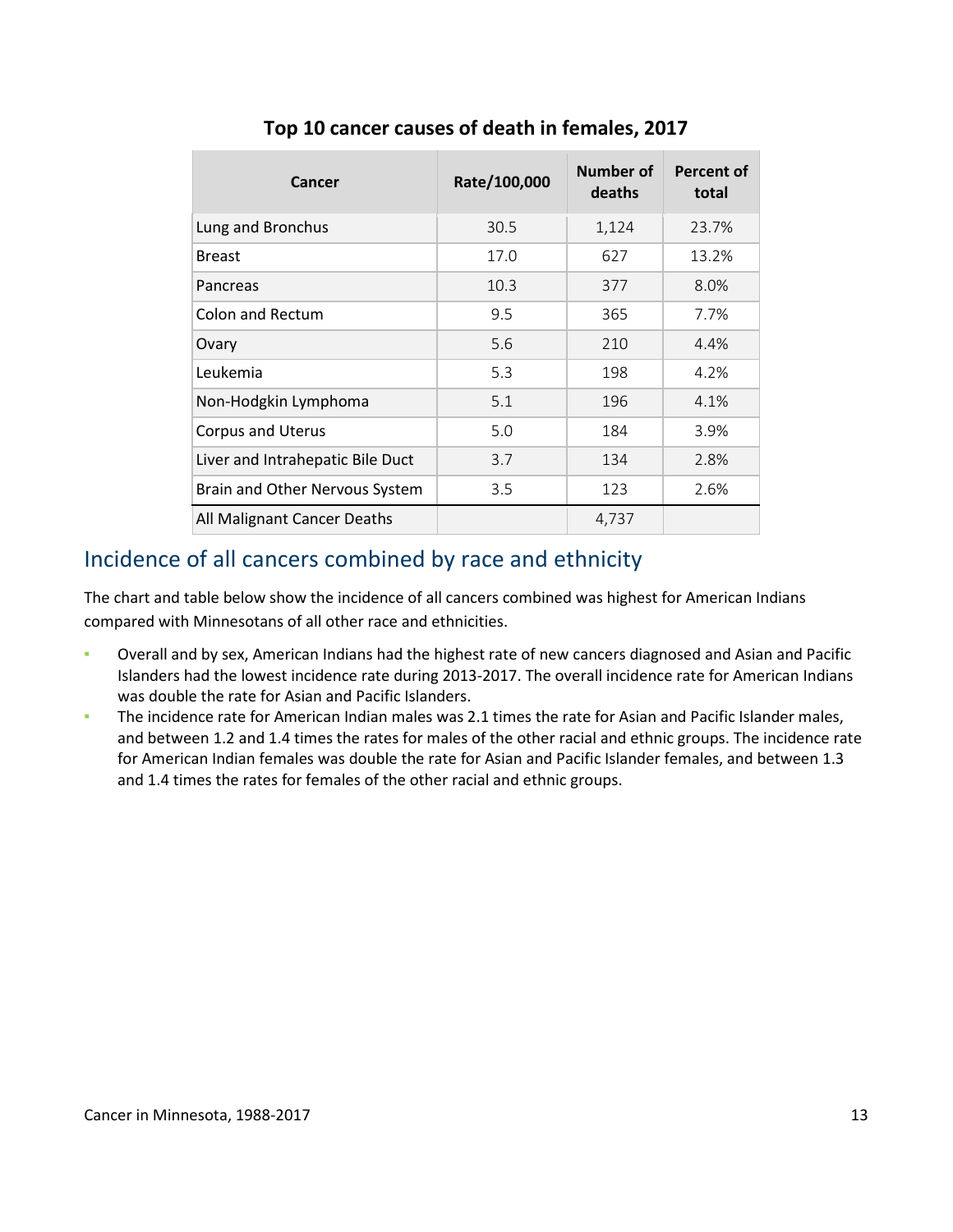

### **Incidence rates for all cancers combined by race/ethnicity, 2013-2017**

| Race/ethnicity         | <b>Total</b><br>Rate | Count   | <b>Male</b><br>Rate | Count  | Female<br>Rate | <b>Count</b> |
|------------------------|----------------------|---------|---------------------|--------|----------------|--------------|
| American Indian        | 584.9                | 1,576   | 624.8               | 756    | 558.4          | 820          |
| Asian/Pacific Islander | 285.8                | 2,480   | 290.9               | 1,061  | 286.9          | 1,419        |
| <b>Black</b>           | 455.6                | 4,676   | 531.3               | 2,522  | 396.2          | 2,154        |
| Hispanic all races     | 421.9                | 2,558   | 432.7               | 1,178  | 421.9          | 1,380        |
| White non-Hispanic     | 458.5                | 133,444 | 490.0               | 67,746 | 438.5          | 65,698       |
| All Races Combined     | 458.2                | 146,030 | 492.1               | 74,070 | 436.1          | 71,960       |

### <span id="page-13-0"></span>Mortality of all cancers combined by race and ethnicity

The chart and table below show that cancer mortality was highest for American Indians overall and by sex compared with Minnesotans of other races and ethnic groups.

- Overall and by sex, American Indians had the highest overall cancer mortality rate. Hispanics of all races, and Asian and Pacific Islanders had the lowest overall cancer mortality rates.
- Black Minnesotans had the second highest cancer mortality rate in the state between 2013 and 2017. For both sexes, the cancer mortality rate for Black Minnesotans was greater than the rates for Whites, Hispanics of all races, and Asian and Pacific Islanders.
- The mortality rate for American Indian males was 2.5 times the mortality rate for Hispanic males of all races, and between 1.4 and 1.9 times greater than the mortality rates for males of all other racial and ethnic groups. The mortality rate for American Indian females was 2.4 times the mortality rate for Hispanic females, and between 1.6 and 2.1 times greater than the mortality rates for females of all other racial and ethnic groups.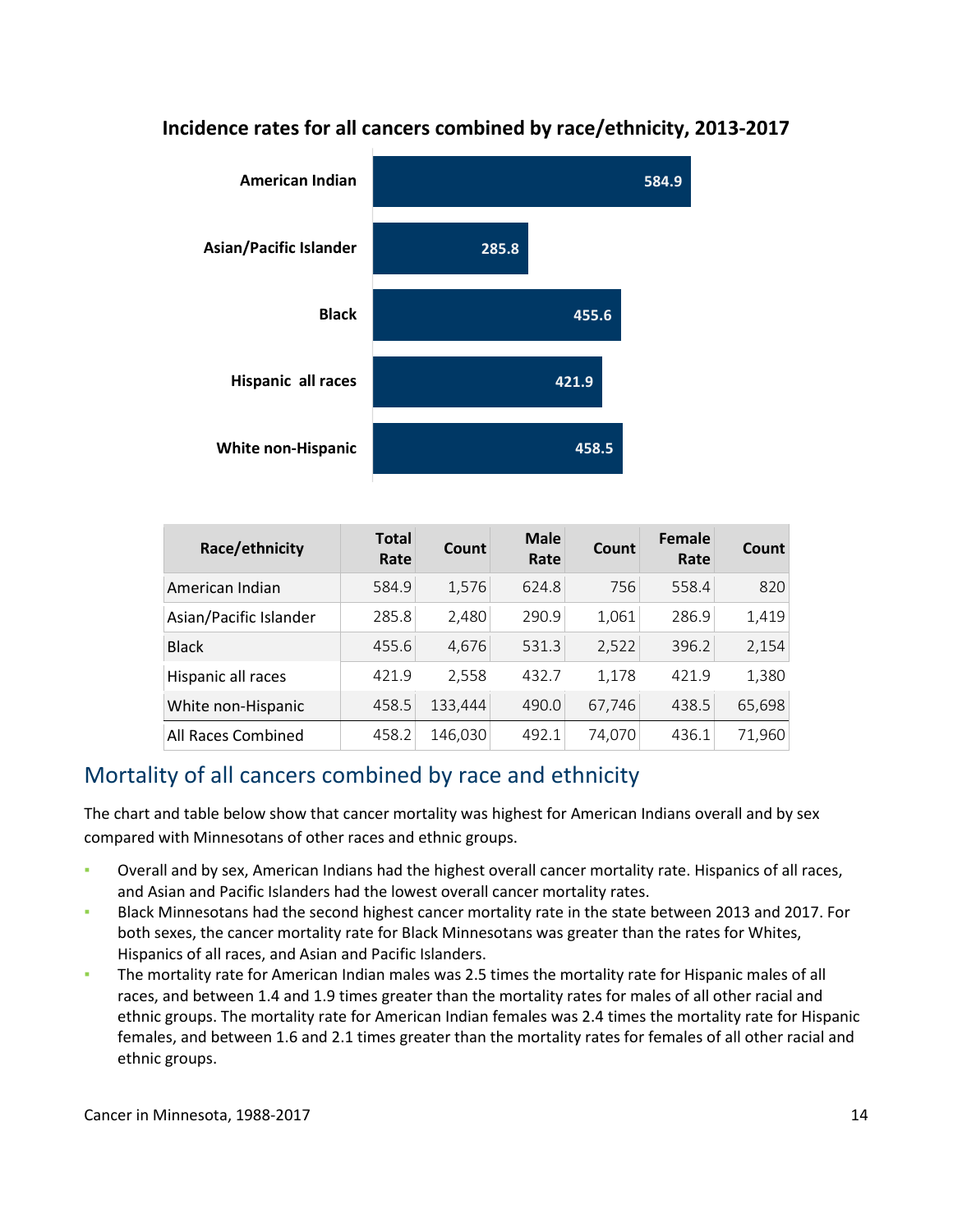▪ Overall, the HP2020 goal for all cancer mortality is 161.4 deaths per 100,000. This goal has not been achieved for American Indian and Black Minnesotans overall, and for American Indian males and females, and Black or non-Hispanic White males.



### **Mortality rates for all cancers combined by race/ethnicity, 2013-2017**

| Race                   | <b>Total Rate</b> | <b>Count</b> | <b>Male Rate</b> | <b>Count</b> | <b>Female</b><br>Rate | <b>Count</b> |
|------------------------|-------------------|--------------|------------------|--------------|-----------------------|--------------|
| American Indian        | 270.2             | 614          | 305.1            | 311          | 243.4                 | 303          |
| Asian/Pacific Islander | 133.7             | 965          | 160.2            | 494          | 114.6                 | 471          |
| <b>Black</b>           | 182.8             | 1,473        | 219.7            | 800          | 155.2                 | 673          |
| Hispanic all races     | 109.9             | 520          | 121.8            | 272          | 99.9                  | 248          |
| White non-Hispanic     | 153.0             | 46,236       | 181.9            | 24,195       | 132.3                 | 22,041       |
| All Races Combined     | 153.8             | 49,691       | 182.7            | 26,015       | 132.9                 | 23,676       |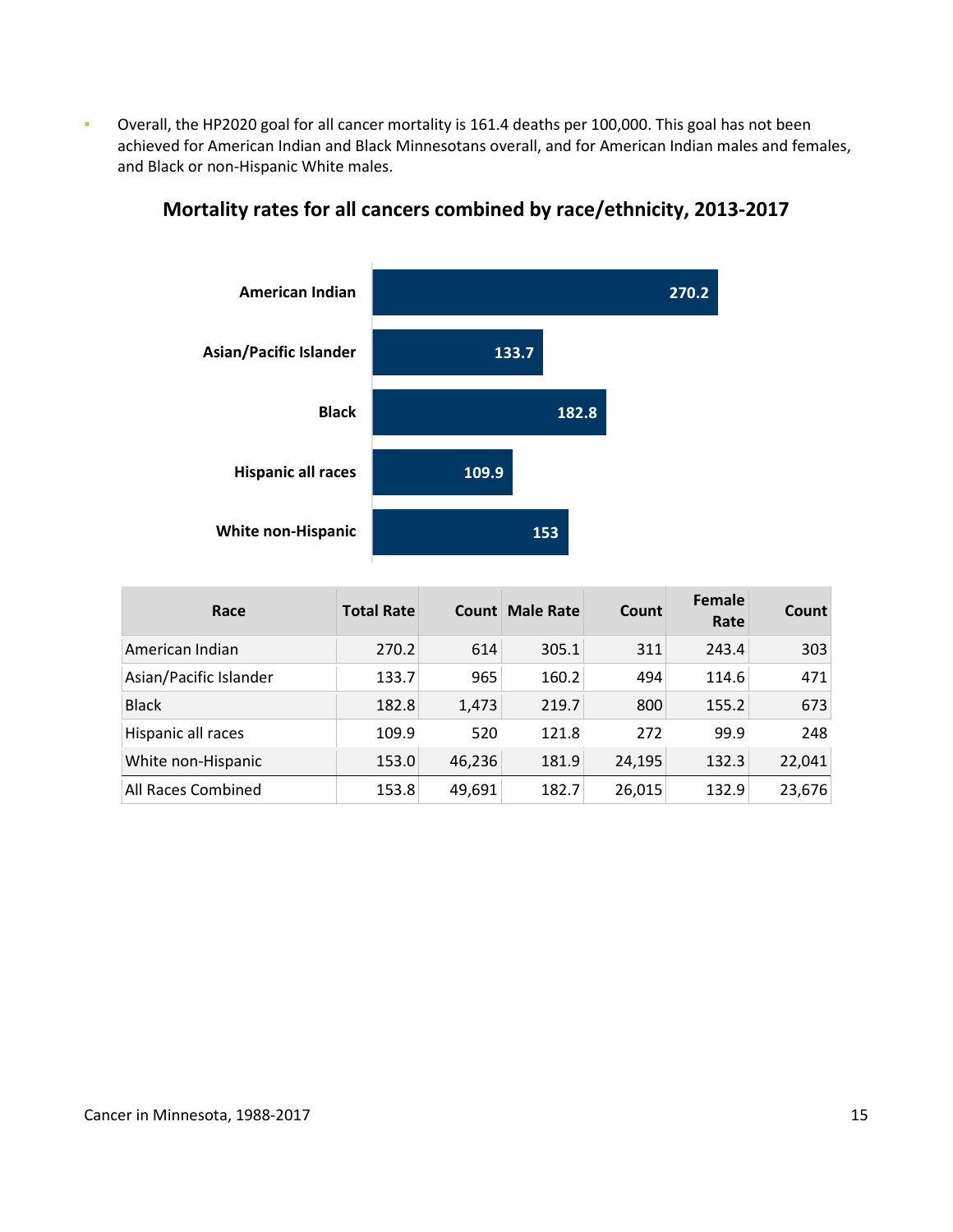### <span id="page-15-0"></span>Risk factors and screening

It is not possible to pinpoint exactly what caused an individual's cancer, but research has shown that age, genetics, obesity, certain exposures, and behaviors increase or decrease the chances of developing cancer. To learn more about how sex, age, and race might affect the chances of developing and dying from cancer and other conditions, go to National Cancer Institute's interactive online tool: Know Your Chances [\(knowyourchances.cancer.gov/\).](https://knowyourchances.cancer.gov/) While we have no control over our age, race, family history, and genetics, much of our cancer risk is strongly influenced by lifestyle factors that we can control (2, 3, 4, 5). Such modifiable lifestyle risk factors include cigarette smoking, obesity, alcohol consumption, ionizing and solar radiation, certain infectious agents (for example, hepatitis and human papilloma viruses), occupation, and physical inactivity (See chart below). Those factors account about 60 percent of cancer deaths in the U.S. Other lifestyle factors that increase risk include reproductive patterns, sexual behavior, and medications.



### **Estimate of U.S. cancer mortality attributable to various known risk factors**

Screening for certain cancers in people who do not already show signs or symptoms of cancer can reduce the risk of dying from those cancers. The goal of screening is to identify and treat specific cancers early in the course of disease when treatment is usually more effective compared to when they have spread to distant sites in the body. If the screening procedure removes an *in situ* cancer or pre-cancerous tissue from the cervix, breast, colon, or rectum, the procedure can prevent the cancer from occurring altogether. The U.S. Preventive Services

Cancer in Minnesota, 1988-2017 16 and the state of the state of the state of the state of the state of the state of the state of the state of the state of the state of the state of the state of the state of the state of th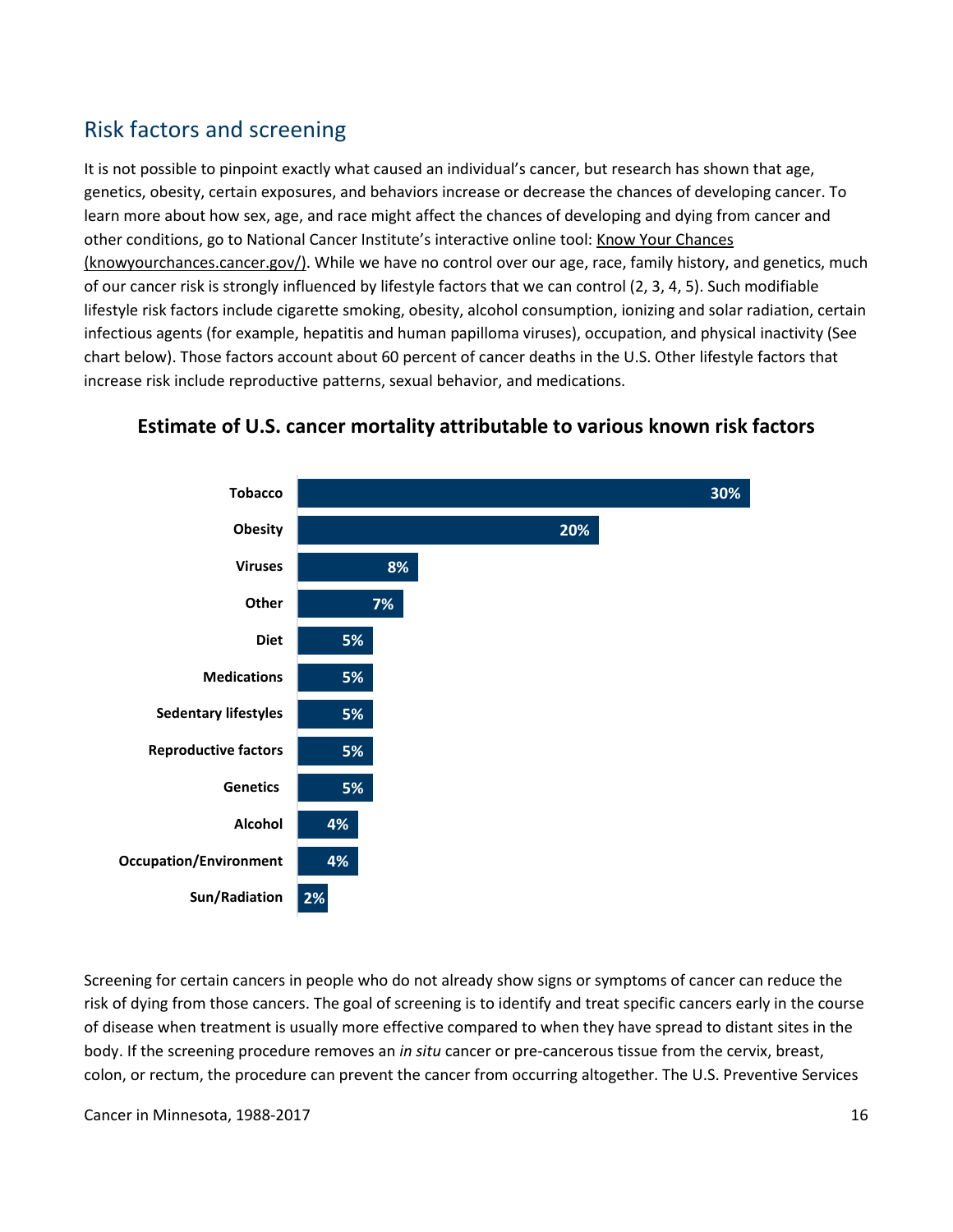Task Force (USPSTF) and the American Cancer Society (ACS) are two organizations in the US that develop screening guidelines recommending at what age screening should occur, and type and frequency of screening tests or procedures for specific cancers. To learn more about which cancers have a screening test and the types of test procedures used, please see the ACS guidelines for the early detection of cancer

[\(www.cancer.org/healthy/find-cancer-early/cancer-screening-guidelines/american-cancer-society-guidelines](https://www.cancer.org/healthy/find-cancer-early/american-cancer-society-guidelines-for-the-early-detection-of-cancer.html)[for-the-early-detection-of-cancer.html\)](https://www.cancer.org/healthy/find-cancer-early/american-cancer-society-guidelines-for-the-early-detection-of-cancer.html) (6) o[r CDC-Screening Tests](https://www.cdc.gov/cancer/dcpc/prevention/screening.htm) 

[\(www.cdc.gov/cancer/dcpc/prevention/screening.htm\)](https://www.cdc.gov/cancer/dcpc/prevention/screening.htm) (7). If you have questions about whether you should be screened and when, please contact your health care provider.

The Minnesota Department of Health'[s Sage Cancer Screening](https://www.health.state.mn.us/diseases/cancer/sage/screening/index.html) 

[\(www.health.state.mn.us/diseases/cancer/sage/index.html\)](https://www.health.state.mn.us/diseases/cancer/sage/screening/index.html) provides free screening for breast and cervical cancers at participating locations across Minnesota. To determine if you are eligible for the programs' free cancer screening based on your age, insurance and income, please go to [Sage Cancer Screenings Covered](https://www.health.state.mn.us/diseases/cancer/sage/services/index.html)  [Services and Eligibility \(www.health.state.mn.us/diseases/cancer/sage/services/index.html\).](https://www.health.state.mn.us/diseases/cancer/sage/services/index.html)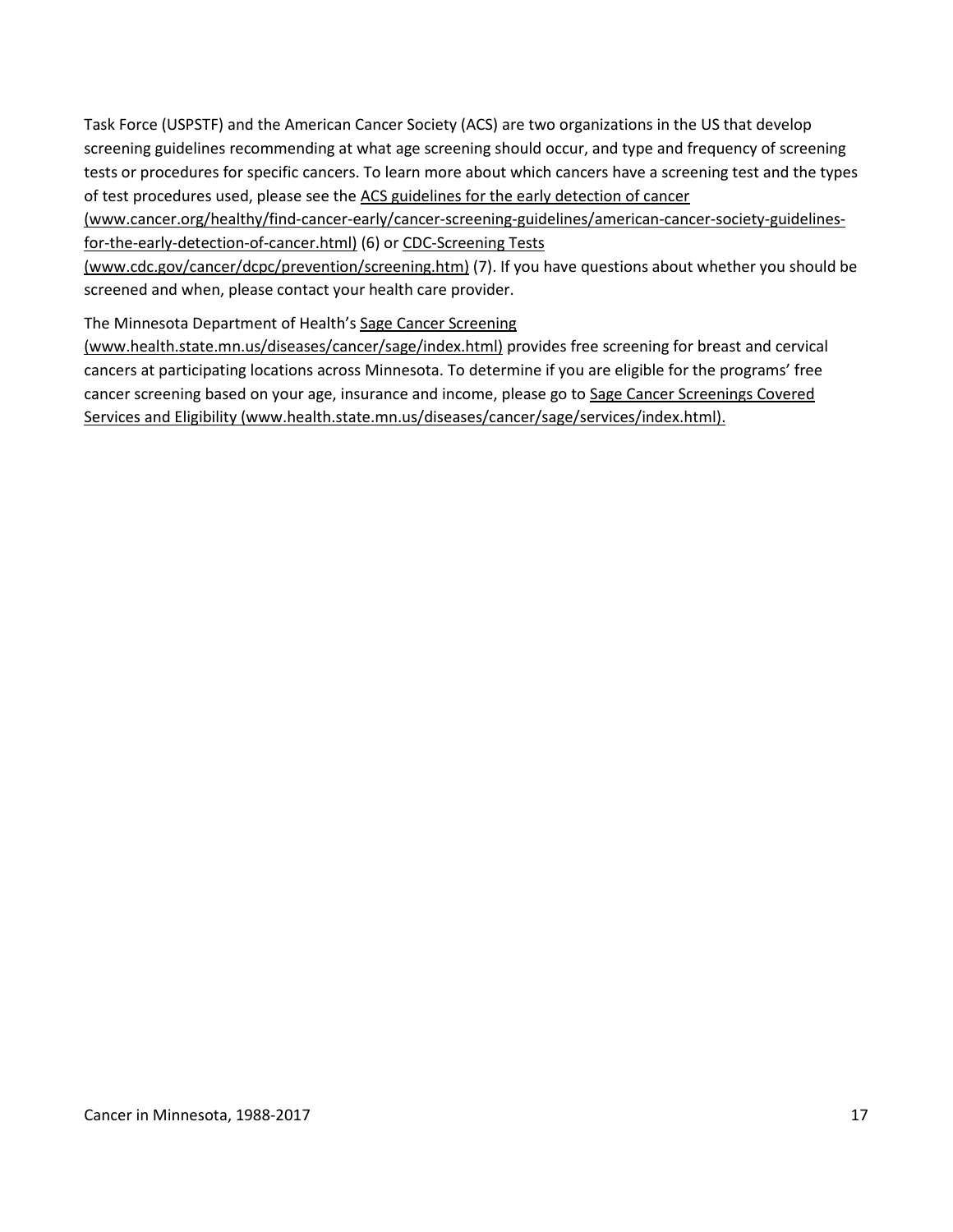# <span id="page-17-0"></span>**References**

- **1.** Siegel R.L., Miller K.D., Jemal A. Cancer Statistics, 2018. CA: A Cancer Journal for Clinicians, 2018 Jan;68(1):7-30.
- **2.** Colditz G.A., Wei E.K. Relative Contributions of Biologic and Social and Physical Environmental Determinants of Cancer Mortality. Annual Review of Public Health, 2012;33:137-156.
- **3.** Doll R, Peto R. The Causes of Cancer: Quantitative Estimates of Avoidable Risks of Cancer in the United States Today. Journal of the National Cancer Institute; 1981, 66:6;1193-1308.
- **4.** Harvard Report on Cancer Prevention. Cancer Causes and Control, 1996, 7:S55-S58.
- **5.** Schottenfeld D, Beebe-Dimmer JL, Buffler PA, Omenn GS. Current Perspective on the Global and United States Cancer Burden Attributable to Lifestyle and Environmental Risk Factors. Annual Review of Public Health 2013, 34:97-117.
- **6.** American Cancer Society (ACS). May 30, 2018. Retrieved June 4, 2018, from [American Cancer Society](https://www.cancer.org/healthy/find-cancer-early/cancer-screening-guidelines/american-cancer-society-guidelines-for-the-early-detection-of-cancer.html)  [Guidelines for the Early Detection of Cancer \(www.cancer.org/healthy/find-cancer-early/cancer](https://www.cancer.org/healthy/find-cancer-early/cancer-screening-guidelines/american-cancer-society-guidelines-for-the-early-detection-of-cancer.html)[screening-guidelines/american-cancer-society-guidelines-for-the-early-detection-of-cancer.html\).](https://www.cancer.org/healthy/find-cancer-early/cancer-screening-guidelines/american-cancer-society-guidelines-for-the-early-detection-of-cancer.html)
- **7.** Centers for Disease Control (CDC). May 2, 2018. Retrieved June 4, 2018 from [Centers for Disease Control](https://www.cdc.gov/cancer/dcpc/prevention/screening.htm)  [- Screening Tests \(www.cdc.gov/cancer/dcpc/prevention/screening.htm\).](https://www.cdc.gov/cancer/dcpc/prevention/screening.htm)

# <span id="page-17-1"></span>**Resource Section**

### <span id="page-17-2"></span>Data sources

#### **Cancer incidence data**

Cancer incidence data for this report were drawn from the MCRS database on January 2020. The database contains information on nearly all microscopically confirmed malignant and in situ cancers diagnosed in Minnesota residents between 1988 and 2017. After a rule change, both clinical and microscopically confirmed cancers were reported to the state's cancer registry, starting in 2012. Cancers excluded from reporting include the most common forms of skin cancer (basal and squamous cell carcinomas) and in situ carcinomas of the cervix. These exclusions are consistent with guidelines for cancer registration practice in the U.S. (See Registry Methods and Standards below.) For detailed information about cancer reporting in Minnesota, cancer statistics and reports, legislative authority, and archived reports and publications, please visit [Minnesota Cancer](https://www.health.state.mn.us/data/mcrs/index.html)  [Reporting System \(www.health.state.mn.us/data/mcrs/index.html\).](https://www.health.state.mn.us/data/mcrs/index.html)

#### **Cancer mortality data**

Cancer in Minnesota, 1988-2017 18 and the control of the control of the control of the control of the control of the control of the control of the control of the control of the control of the control of the control of the Gathering data on Minnesotans with cancer from death certificates is necessary to completely describe the cancer burden, as well as to evaluate the progress made in treating and controlling cancer in Minnesota. Mortality data are obtained from electronic death certificates on Minnesota residents. Only the underlying cause of death is used in calculating cancer mortality rates. To learn more about the Office of Vital Records and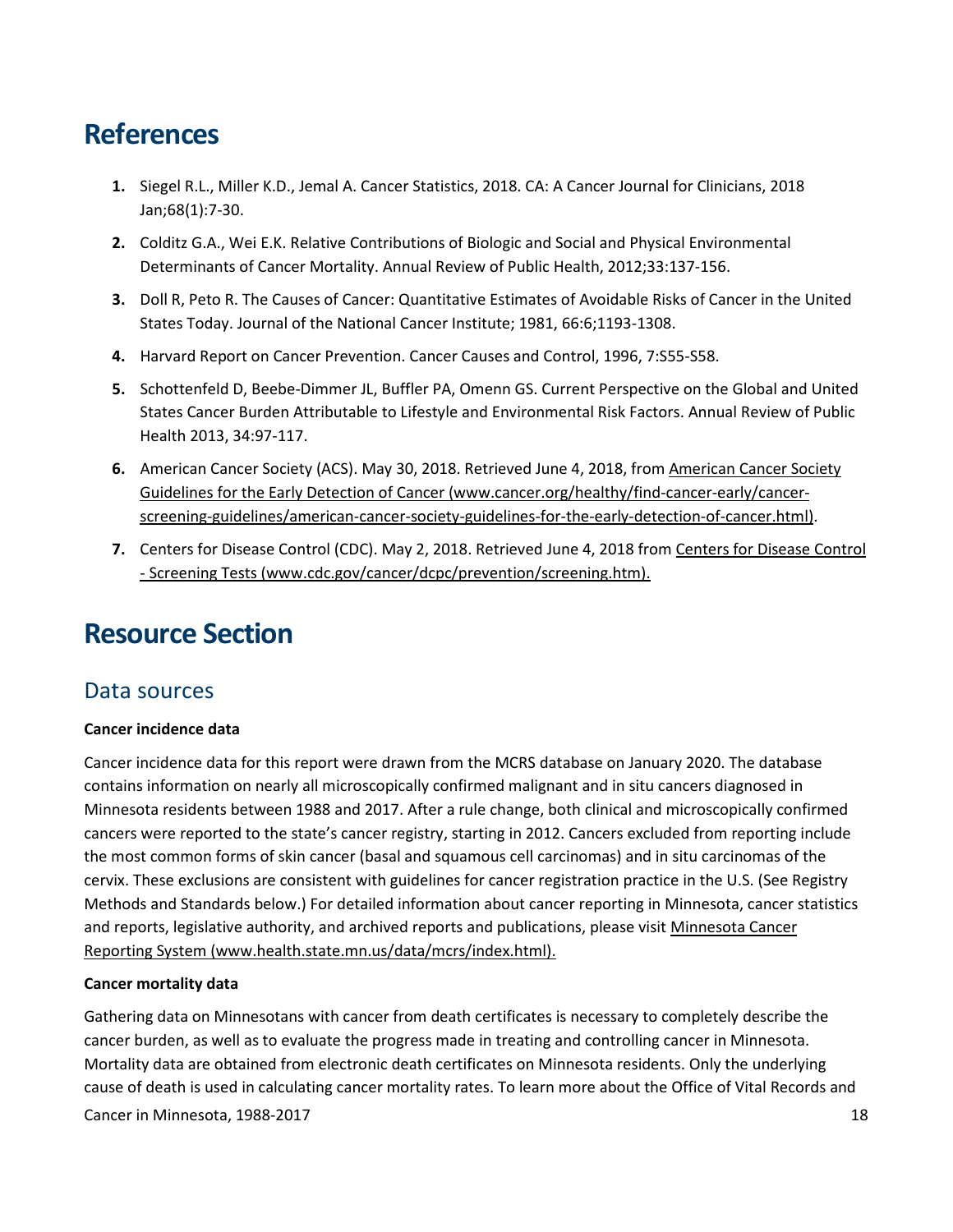death certificates, in particular, please visit [Minnesota Center for Health Statistics, Office of Vital Records](https://www.health.state.mn.us/people/vitalrecords/about.html)  [\(www.health.state.mn.us/people/vitalrecords/about.html](https://www.health.state.mn.us/people/vitalrecords/about.html)

#### **Population data**

The NCI's website contains population data used in generating statistics for this report. The U.S. Census Bureau develops annual population estimates. Census population estimation methods and the population estimates used in the calculations. See the [National Cancer Institute \(NCI\) – U.S. Population Data – 1969-2017](https://seer.cancer.gov/popdata/)  [\(seer.cancer.gov/popdata/\)](https://seer.cancer.gov/popdata/) page for more information.

### <span id="page-18-0"></span>Methods for data analyses

#### **Analytic software**

Incidence and mortality counts and age adjusted rates for this report were generated using NCI's SEER\*Stat software. Trend statistics and average annual percent change estimates were generated using NCI's Joinpoint software. Percent change in the number of cancers and incidence or mortality rates were calculated to describe the change in cancer occurrence between 1988 and 2017. The year 1988 was the reference year in calculating percent change. Rate ratios were calculated to identify and describe excess burden of cancer incidence or mortality by race and ethnicity. To calculate these ratios, the rate for the subpopulation with the highest rate was divided by the rates for the other racial and ethnic subpopulations to obtain a range of rate ratio estimates.

#### **Defining cancer statistics**

For more information about statistics used to assess the impact of cancer in the general population, go to [NCI](https://seer.cancer.gov/statistics/types.html)  [Defining Cancer Statistics page \(seer.cancer.gov/statistics/types.html\).](https://seer.cancer.gov/statistics/types.html)

#### **Age-adjusted rate**

To learn what an age-adjusted rate is and how it is calculated, please see the NCI [Tutorial to Calculate Age-](https://seer.cancer.gov/seerstat/tutorials/aarates/definition.html)[Adjusted Rates \(seer.cancer.gov/seerstat/tutorials/aarates/definition.html\).](https://seer.cancer.gov/seerstat/tutorials/aarates/definition.html)

#### **Unstable rate**

An unstable rate is defined as one with a relative standard error (100 x SE/Rate) > 30%. If a rate was unstable only counts were included in a table. Unstable rates in the tables are denoted with "N/A".

#### **Standard population**

To learn more about the 2000 U.S. standard population used in calculating age-adjusted rates, go to NCI-2000 [US Standard Population \(https://seer.cancer.gov/stdpopulations/single\\_age.html\).](https://seer.cancer.gov/stdpopulations/single_age.html)

#### **Minnesota geographic divisions**

The State Community Health Services Advisory Committee (SCHSAC) advises the health commissioner and provides guidance on the development, maintenance, financing, and evaluation of community health services in Minnesota. SCHSAC recommendations influence public health policy, guidelines, and practice throughout Minnesota. SCHSAC regions represent Minnesota's community health boards, whose representatives are members of SCHSAC. For more information about SCHSAC regions, go to [State Community Health Services](https://www.health.state.mn.us/communities/practice/schsac/index.html)  [Advisory Committee \(SCHSAC\) \(www.health.state.mn.us/communities/practice/schsac/index.html\).](https://www.health.state.mn.us/communities/practice/schsac/index.html)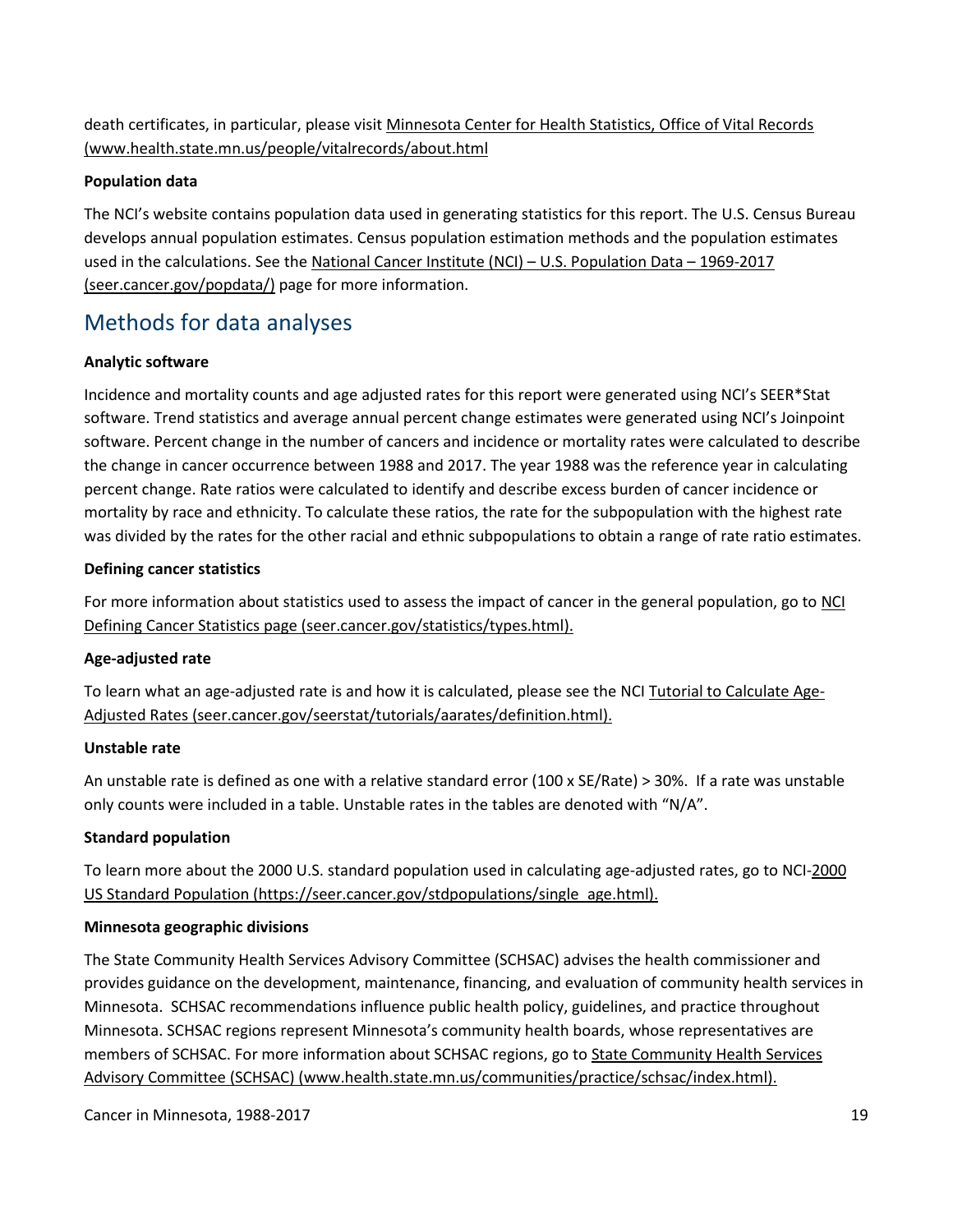## <span id="page-19-0"></span>Collecting and processing cancer incidence and mortality data

#### **MCRS authority and data protection**

For information on the history, statutory authority, and objectives of the Minnesota Department of Health's statewide cancer registry please visit [Legislative Authority for MCRS](https://www.health.state.mn.us/data/mcrs/authority.html)  [\(www.health.state.mn.us/communities/practice/schsac/index.html\).](https://www.health.state.mn.us/data/mcrs/authority.html)

For information on the Minnesota Government Data Practices Act please visit [Minnesota Government Data](https://www.health.state.mn.us/communities/practice/resources/chsadmin/data-mgdpa.html)  Privacy Act [\(www.health.state.mn.us/communities/practice/resources/chsadmin/data-mgdpa.html\).](https://www.health.state.mn.us/communities/practice/resources/chsadmin/data-mgdpa.html)

#### **Registry methods and standards**

The North American Association of Central Cancer Registries (NAACCR) provides the data dictionary and standards governing data collection, coding, and processing used in member central cancer registries to develop high quality cancer data needed to address the cancer burden in North America, including Minnesota. For more information about NAACCR please visit the section "Central Registry Standards" on th[e North American](https://www.naaccr.org/)  [Association of Central Cancer Registries \(NAACCR\) \(www.naaccr.org/\)](https://www.naaccr.org/) page.

#### **Definitions for cancer incidence data**

A diagnosis of cancer includes identifying and describing where in the body (site) the cancer is present, and the cell type (histology) of the tumor. A part of cancer registration includes assigning codes to cancer site and histology for each cancer reported to the MCRS. The World Health Organization maintains the rules for coding cancer site and histology, which are documented in the International Classification of Diseases for Oncology (ICD-O). The current version of the ICD-O rules is ICD-O/WHO 2008. To learn more about the ICD-O, go to International Classification [of Diseases for Oncology \(ICD-O\) \(http://codes.iarc.fr/home\).](http://www.iacr.com.fr/index.php?option=com_content&view=category&layout=blog&id=100&Itemid=577)

To analyze cancer data, ICD-O-3 site and histology codes are grouped together using the National Cancer Institute's SEER Program conventions and standards. To learn more about SEER's Site Recodes, see the [SEER Site](https://seer.cancer.gov/siterecode/)  [Recode page \(seer.cancer.gov/siterecode/\)](https://seer.cancer.gov/siterecode/) and to read more about th[e Site Recode ICD-O-3/WHO 2008](https://seer.cancer.gov/siterecode/icdo3_dwhoheme/index.html)  [Definition \(seer.cancer.gov/siterecode/icdo3\\_dwhoheme/index.html\).](https://seer.cancer.gov/siterecode/icdo3_dwhoheme/index.html)

#### **Definitions for cancer mortality data**

Causes of death are coded using the World Health Organization's International Classification of Diseases (ICD). The current version of the ICD is ICD-10, 2016, which can be viewed at [ICD-10 Version 2016](http://apps.who.int/classifications/icd10/browse/2016/en)  [\(icd.who.int/browse10/2016/en\).](http://apps.who.int/classifications/icd10/browse/2016/en)

The NCI's SEER program groups ICD causes of death codes together to analyze cancer mortality data. The site groupings account for changes in coding over time to facilitate reporting of long term trends. To learn more about SEER's Cause of Death Recode, please see the [SEER Cause of Death Recode \(seer.cancer.gov/codrecode/\)](https://seer.cancer.gov/codrecode/) page.

#### **GIS analysis for county level data**

The classifications in the county level maps were calculated using Jenks natural breaks classification method. If a county level rate was unstable, hash marks identified that county in the map. Unstable rates displayed on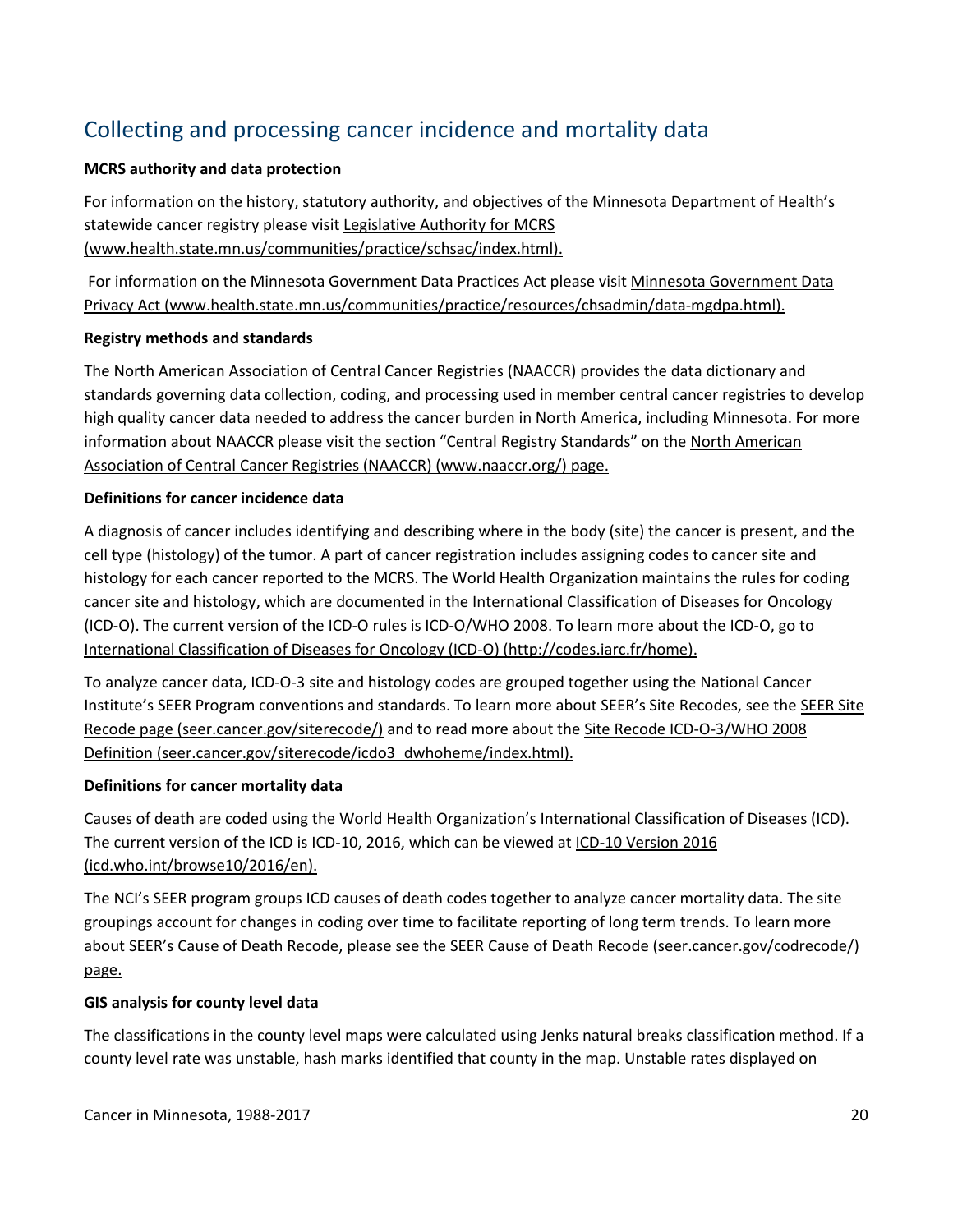county level maps should be interpreted with caution. Unstable rates in the tables in [Appendix A](#page-22-2) are denoted with "N/A".

# <span id="page-20-0"></span>**Other sources of cancer statistics**

For MCRS cancer reports go t[o MCRS Cancer Statistics and Reports](https://www.health.state.mn.us/data/mcrs/data/index.html)  [\(https://www.health.state.mn.us/data/mcrs/data/index.html\).](https://www.health.state.mn.us/data/mcrs/data/index.html) 

For MCRS data and queries to [Minnesota Public Health Data Access portal](https://data.web.health.state.mn.us/web/mndata/)  [\(data.web.health.state.mn.us/web/mndata/\).](https://data.web.health.state.mn.us/web/mndata/)

For cancer statistics in the US, including Minnesota go to:

- National Cancer Institute -Cancer Statistics (https://seer.cancer.gov/statistics/
- [National Program of Cancer Registries \(https://www.cdc.gov/cancer/npcr/index.htm\)](https://www.cdc.gov/cancer/npcr/index.htm)
- [Centers for Disease and Prevention online database-WONDER \(https://wonder.cdc.gov/\)](https://wonder.cdc.gov/)
- [United States Cancer Statistics: Data Visualizations \(https://gis.cdc.gov/cancer/uscs/dataviz.html\)](https://gis.cdc.gov/Cancer/USCS/DataViz.html)

# <span id="page-20-1"></span>**Glossary of Terms**

To look up unfamiliar terms please visit NCI Glossary of Statistical [Terms \(seer.cancer.gov/cgi](https://seer.cancer.gov/cgi-bin/glossary/glossary.pl)[bin/glossary/glossary.pl\)](https://seer.cancer.gov/cgi-bin/glossary/glossary.pl) page.

# <span id="page-20-2"></span>**Health Impacts of Cancer**

### <span id="page-20-3"></span>Know your chances

[NIH-Know Your Chances \(knowyourchances.cancer.gov/\)](https://knowyourchances.cancer.gov/) is an interactive tool to learn about how age, sex, and race can influence a person's chance of developing cancer, various other chronic diseases, and injury.

### <span id="page-20-4"></span>Healthy People 2020

To learn more about the CDC's Healthy People 2020 objectives, go to [CDC Healthy People 2020](https://www.cdc.gov/nchs/healthy_people/hp2020.htm)  [\(www.cdc.gov/nchs/healthy\\_people/hp2020.htm\).](https://www.cdc.gov/nchs/healthy_people/hp2020.htm)

# <span id="page-20-5"></span>**Programs**

### <span id="page-20-6"></span>Comprehensive Cancer Control Program

The [Comprehensive Cancer Control Program](https://www.health.state.mn.us/diseases/cancer/compcancer/index.html)  [\(www.health.state.mn.us/diseases/cancer/compcancer/index.html\)](https://www.health.state.mn.us/diseases/cancer/compcancer/index.html) at the Minnesota Department of Health is a

Cancer in Minnesota, 1988-2017 21 22 20 20 20 20 21 21 22 21 22 21 22 21 22 21 22 21 22 21 22 21 22 21 22 21 22 21 22 21 22 21 22 21 22 21 22 21 22 21 22 21 22 21 22 21 22 21 22 21 22 21 22 21 22 21 22 21 22 21 22 21 22 21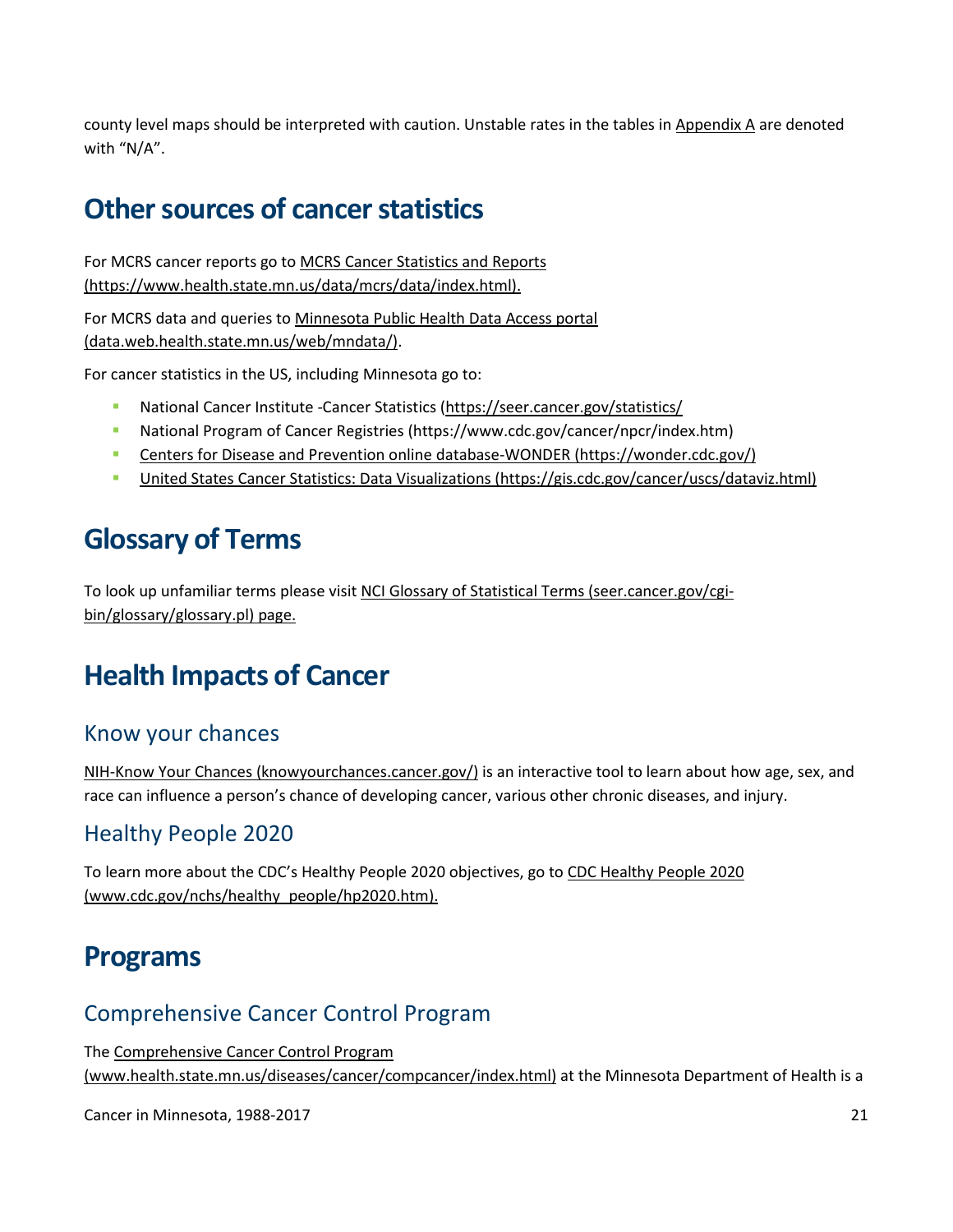CDC funded initiative to strengthen efforts across Minnesota to decrease the impacts of cancer. To achieve this objective, program staff collaborated with the Minnesota Cancer Alliance (below) to develop the *[Cancer Plan](https://mncanceralliance.org/cancer-plan/)  [Minnesota 2025: A Framework for Action. \(mncanceralliance.org/cancer-plan/](https://mncanceralliance.org/cancer-plan/)*.

### <span id="page-21-0"></span>Minnesota Cancer Alliance

The Minnesota Cancer Alliance is a coalition of more than 100 organizations from diverse backgrounds and disciplines dedicated toward reducing the burden of cancer in Minnesota. Members are actively working to achieve the objectives of the *Cancer Plan Minnesota 2025*. For more information, go to [Minnesota Cancer](https://mncanceralliance.org/)  [Alliance \(mncanceralliance.org/\).](https://mncanceralliance.org/)

### <span id="page-21-1"></span>Sage Screening Programs

The Minnesota Department of Health's Sage Screening Programs provide free screening for breast, cervical, and colorectal cancers at participating locations across Minnesota. The program has a wide network of partners working together to reduce the burden of cancer by providing access to and promoting breast, cervical, and colorectal cancer screening services for Minnesota's uninsured and underinsured populations. For more information, go to [MDH Sage Screening Programs](https://www.health.state.mn.us/diseases/cancer/sage/screening/index.html)  [\(www.health.state.mn.us/diseases/cancer/sage/screening/index.html\)](https://www.health.state.mn.us/diseases/cancer/sage/screening/index.html)

### <span id="page-21-2"></span>Healthy Minnesota Partnership

The Healthy Minnesota Partnership is a collaboration between community partners and the Minnesota Department of Health to improve the health and quality of life for individuals, families and communities in the state. The Healthy Minnesota 2020 Framework identifies and acts on strategic opportunities to improve health and well-being for all people in Minnesota. The most recent progress report was produced as a collaboration between the Minnesota Department of Health and the Healthy Minnesota Partnership. To access the report, go to [Healthy Minnesota 2020 Update](https://www.health.state.mn.us/communities/practice/healthymnpartnership/docs/annualreport2017.pdf) 

[\(www.health.state.mn.us/communities/practice/healthymnpartnership/docs/annualreport2017.pdf\).](https://www.health.state.mn.us/communities/practice/healthymnpartnership/docs/annualreport2017.pdf)

### <span id="page-21-3"></span>Center for Health Equity

The Center for Health Equity (CHE) was created in 2013 to advance health equity as a practice or approach within the Minnesota Department of Health and across the state. Under CHE's leadership, Minnesota's approach addresses health disparities as part of a broad spectrum of public investments in housing, transportation, education, economic opportunity and criminal justice. CHE also carries out specific initiatives and projects, including state funding available to Tribal Nations to support Eliminating Health Disparities Initiative (EHDI) activities (Minnesota Statute 145.928, subdivision 10). EHDI funding is for various activities in health areas including decreasing morbidity and mortality rates from breast and cervical cancer, diabetes, HIV/AIDS and other health conditions. For more information, go to [MDH Center for Health Equity](https://www.health.state.mn.us/communities/equity/about/index.html)  [\(www.health.state.mn.us/communities/equity/about/index.html\).](https://www.health.state.mn.us/communities/equity/about/index.html)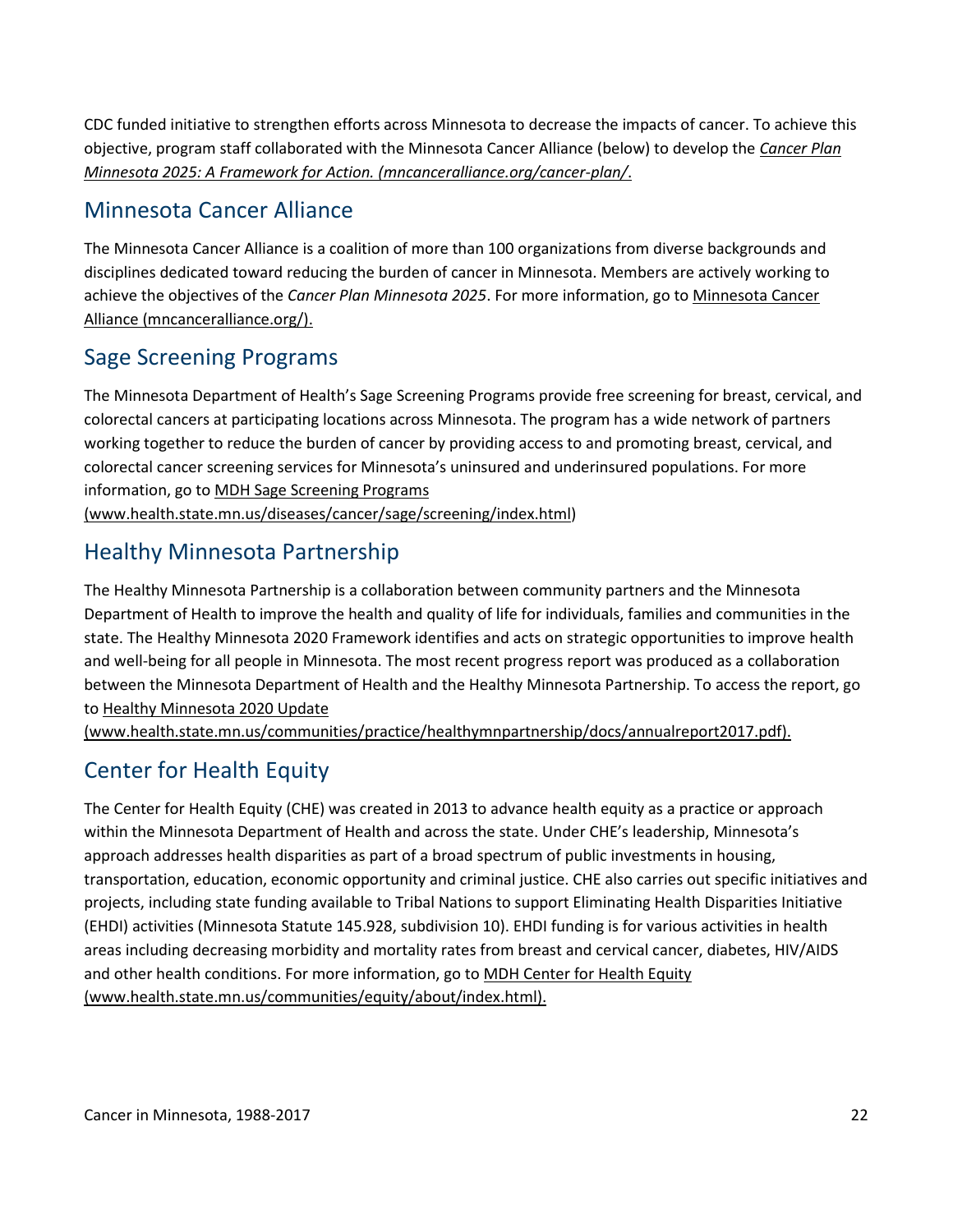### <span id="page-22-0"></span>Statewide Health Improvement Partnership

SHIP works to create healthier communities across Minnesota by expanding opportunities for active living, healthy eating and tobacco-free living. At its core, SHIP is a locally driven effort, with community partnerships formed to create better health together across Minnesota. Communities choose strategies that are based on the latest science and focused on making long-term, sustainable changes in schools and childcare facilities, communities, workplaces and health care settings. SHIP has been instrumental in helping Minnesota keep obesity rates relatively stable and reducing commercial tobacco use and secondhand smoke exposure. These factors contribute to chronic diseases, rising health care costs, disability and death. For more information about SHIP, go to [Statewide Health Improvement Partnership \(www.health.state.mn.us/communities/ship/\)](https://www.health.state.mn.us/communities/ship/).

# <span id="page-22-1"></span>**Appendices**

### <span id="page-22-2"></span>A. Trend Data

| Year | <b>Males</b><br>Incidence<br>Rate | <b>Males</b><br><b>Incidence</b><br>Count | <b>Females</b><br><b>Incidence</b><br>Rate | <b>Females</b><br>Incidence<br>Count | <b>Males</b><br><b>Mortality</b><br>Rate | <b>Males</b><br><b>Mortality</b><br>Count | <b>Females</b><br><b>Mortality</b><br>Rate | <b>Females</b><br><b>Mortality</b><br>Count |
|------|-----------------------------------|-------------------------------------------|--------------------------------------------|--------------------------------------|------------------------------------------|-------------------------------------------|--------------------------------------------|---------------------------------------------|
| 1988 | 528.8                             | 9,147                                     | 397.6                                      | 8,851                                | 257.9                                    | 4,205                                     | 164.5                                      | 3,895                                       |
| 1989 | 532.9                             | 9,329                                     | 381.1                                      | 8,576                                | 254.1                                    | 4,219                                     | 159.7                                      | 3,789                                       |
| 1990 | 546.7                             | 9,712                                     | 392.6                                      | 8,920                                | 251.5                                    | 4,256                                     | 160.7                                      | 3,857                                       |
| 1991 | 590.2                             | 10,692                                    | 390.5                                      | 8,974                                | 255.0                                    | 4,362                                     | 163.7                                      | 4,014                                       |
| 1992 | 620.9                             | 11,389                                    | 393.0                                      | 9,182                                | 253.9                                    | 4,422                                     | 165.1                                      | 4,116                                       |
| 1993 | 568.0                             | 10,653                                    | 386.6                                      | 9,145                                | 244.1                                    | 4,317                                     | 160.8                                      | 4,087                                       |
| 1994 | 536.1                             | 10,226                                    | 391.7                                      | 9,401                                | 250.8                                    | 4,487                                     | 158.6                                      | 4,055                                       |
| 1995 | 543.4                             | 10,489                                    | 392.3                                      | 9,553                                | 245.3                                    | 4,463                                     | 161.7                                      | 4,209                                       |
| 1996 | 527.2                             | 10,349                                    | 392.7                                      | 9,691                                | 245.0                                    | 4,541                                     | 163.8                                      | 4,309                                       |
| 1997 | 546.1                             | 10,837                                    | 399.6                                      | 10,008                               | 241.8                                    | 4,556                                     | 155.9                                      | 4,178                                       |
| 1998 | 539.5                             | 10,894                                    | 411.5                                      | 10,454                               | 234.5                                    | 4,480                                     | 157.7                                      | 4,313                                       |
| 1999 | 552.6                             | 11,375                                    | 410.3                                      | 10,551                               | 233.7                                    | 4,572                                     | 155.7                                      | 4,296                                       |
| 2000 | 571.8                             | 12,002                                    | 415.3                                      | 10,820                               | 236.9                                    | 4,695                                     | 161.3                                      | 4,503                                       |
| 2001 | 571.6                             | 12,209                                    | 420.6                                      | 11,097                               | 228.0                                    | 4,610                                     | 152.7                                      | 4,297                                       |
| 2002 | 564.9                             | 12,332                                    | 416.3                                      | 11,169                               | 230.8                                    | 4,745                                     | 155.0                                      | 4,455                                       |
| 2003 | 549.1                             | 12,233                                    | 407.0                                      | 11,061                               | 223.8                                    | 4,701                                     | 155.5                                      | 4,482                                       |
| 2004 | 560.5                             | 12,739                                    | 409.3                                      | 11,314                               | 216.9                                    | 4,643                                     | 151.7                                      | 4,447                                       |

### **All cancers sites combined**

Cancer in Minnesota, 1988-2017 23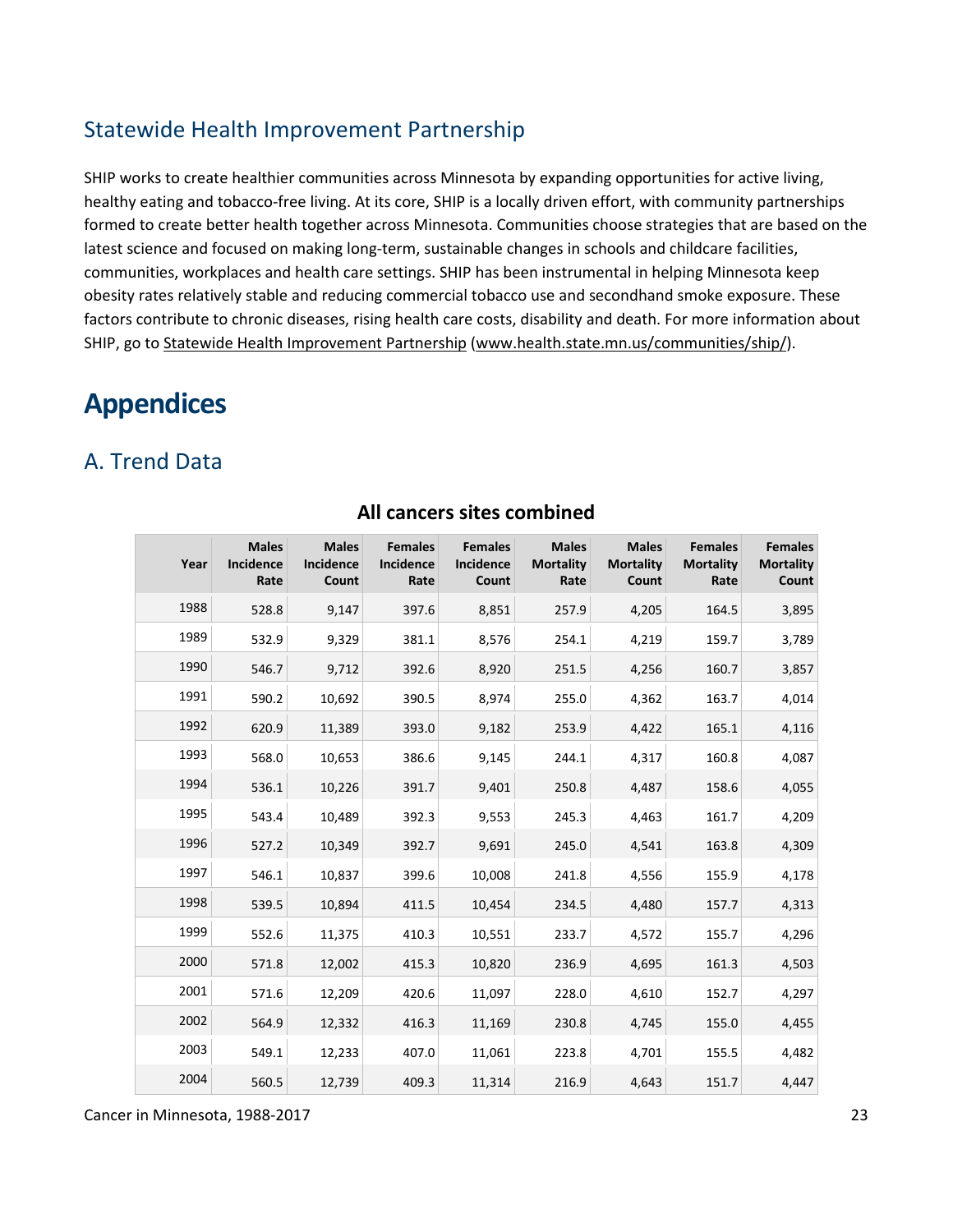| Year | <b>Males</b><br><b>Incidence</b><br>Rate | <b>Males</b><br><b>Incidence</b><br>Count | <b>Females</b><br><b>Incidence</b><br>Rate | <b>Females</b><br><b>Incidence</b><br>Count | <b>Males</b><br><b>Mortality</b><br>Rate | <b>Males</b><br><b>Mortality</b><br>Count | <b>Females</b><br><b>Mortality</b><br>Rate | <b>Females</b><br><b>Mortality</b><br>Count |
|------|------------------------------------------|-------------------------------------------|--------------------------------------------|---------------------------------------------|------------------------------------------|-------------------------------------------|--------------------------------------------|---------------------------------------------|
| 2005 | 548.0                                    | 12,763                                    | 406.7                                      | 11,402                                      | 203.9                                    | 4,464                                     | 146.0                                      | 4,359                                       |
| 2006 | 561.5                                    | 13,378                                    | 409.4                                      | 11,639                                      | 206.9                                    | 4,660                                     | 146.1                                      | 4,404                                       |
| 2007 | 574.0                                    | 14,061                                    | 423.2                                      | 12,279                                      | 208.2                                    | 4,813                                     | 141.1                                      | 4,355                                       |
| 2008 | 553.9                                    | 14,012                                    | 423.2                                      | 12,443                                      | 202.0                                    | 4,783                                     | 148.8                                      | 4,656                                       |
| 2009 | 529.2                                    | 13,769                                    | 424.8                                      | 12,678                                      | 204.6                                    | 4,979                                     | 143.6                                      | 4,591                                       |
| 2010 | 521.0                                    | 13,786                                    | 424.9                                      | 12,898                                      | 201.1                                    | 5,017                                     | 140.7                                      | 4,582                                       |
| 2011 | 524.1                                    | 14,296                                    | 429.1                                      | 13,235                                      | 193.4                                    | 4,957                                     | 136.0                                      | 4,511                                       |
| 2012 | 495.8                                    | 13,857                                    | 429.2                                      | 13,563                                      | 187.9                                    | 4,937                                     | 132.9                                      | 4,497                                       |
| 2013 | 483.0                                    | 13,902                                    | 423.7                                      | 13,558                                      | 184.4                                    | 4,992                                     | 134.8                                      | 4,611                                       |
| 2014 | 474.8                                    | 14,031                                    | 429.3                                      | 13,979                                      | 181.2                                    | 5,027                                     | 130.6                                      | 4,597                                       |
| 2015 | 501.9                                    | 15,104                                    | 446.8                                      | 14,743                                      | 186.7                                    | 5,352                                     | 136.9                                      | 4,890                                       |
| 2016 | 487.1                                    | 15,003                                    | 435                                        | 14,589                                      | 183.9                                    | 5,382                                     | 133.6                                      | 4,842                                       |
| 2017 | 499.3                                    | 15,751                                    | 438.5                                      | 14,917                                      | 175.9                                    | 5,263                                     | 127.9                                      | 4,737                                       |

### <span id="page-23-0"></span>B. MCRS Publications and Reports

Over the past 30-years, Minnesota has promoted high quality research to provide better information for cancer control and to address public concerns and questions about cancer. The list below highlights how MCRS cancer data has been used in research and public health since the registry began in 1988 to address the burden of cancer in Minnesota.

#### ▪ **Research**

Approved academic researchers have used MCRS data to conduct studies into the causes of different types of adult and childhood cancers, as well as the safety of various cancer treatments, racial and ethnic disparities in cancer occurrence, health related quality of life, and cancer survivorship. [Supplement 2](https://www.health.state.mn.us/data/mcrs/docs/2021biensup2.pdf)  [publications and data use \(https://www.health.state.mn.us/data/mcrs/docs/2021biensup2.pdf\)](https://www.health.state.mn.us/data/mcrs/docs/2021biensup2.pdf) includes a bibliography of publications from these studies since 2008.

#### **Resource allocation and health service planning**

Health care organizations, facilities, clinicians, and local public health have used MCRS data to inform resource allocation and health services planning. MCRS data provide an important population-based perspective, because these analyses help answer questions about the completeness of local or regional cancer care coverage and services across Minnesota communities.

#### **Inform cancer prevention and control programs**

Cancer in Minnesota, 1988-2017 24 Public health professionals, legislators, coalitions, and non-profit organizations have used MCRS data to inform policy, programs and other activities to address Minnesota's cancer burden including health inequities related to cancer. MCRS data used in this work usually take the form of tables of cancer statistics